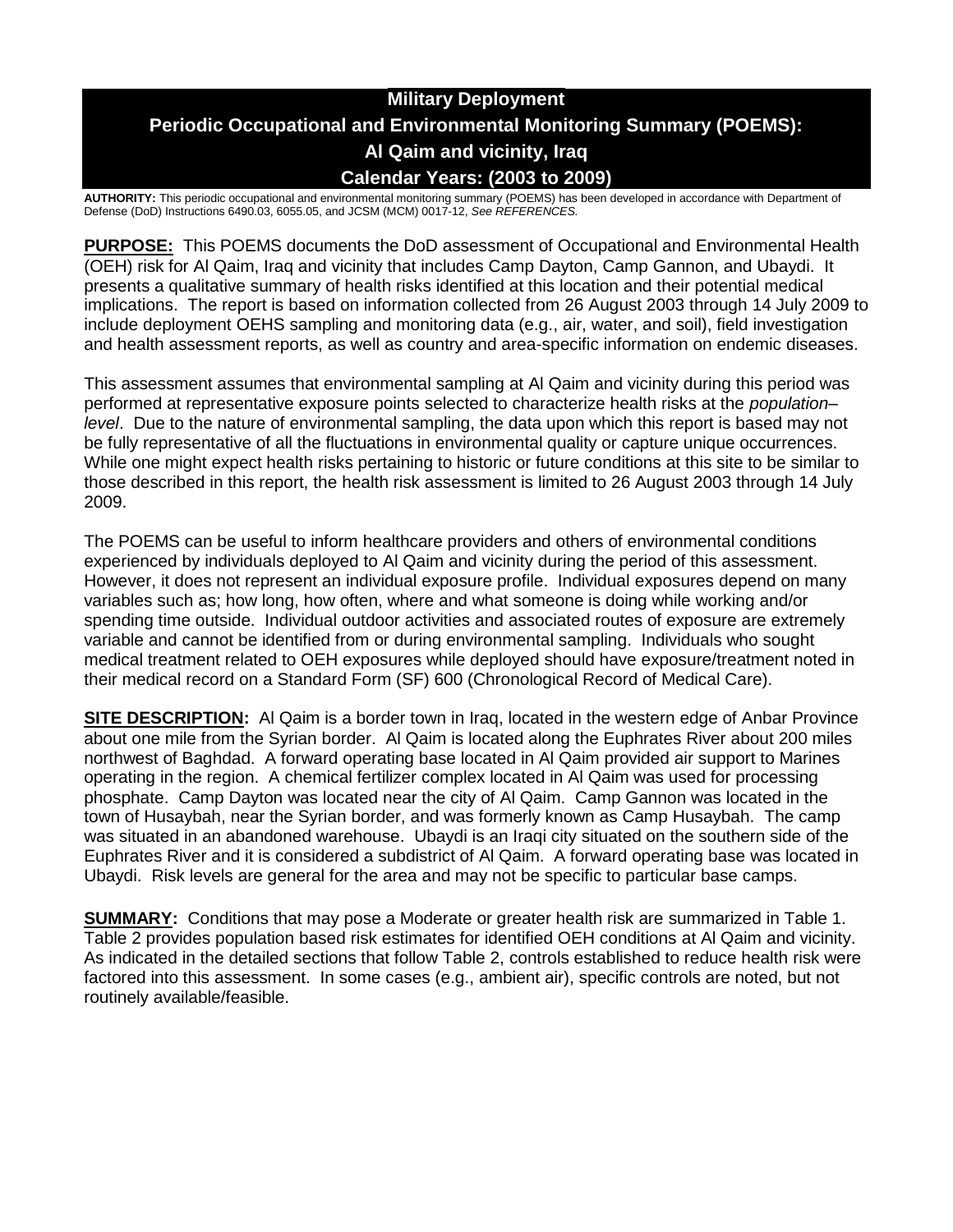### **Table 1: Summary of Occupational and Environmental Conditions with MODERATE or Greater Health Risk**

#### *Short-term health risks & medical implications:*

The following may have caused acute health effects in some personnel during deployment at Al Qaim and vicinity that includes Camp Dayton, Camp Gannon, and Ubaydi:

Food/waterborne diseases (e.g., bacterial diarrhea, hepatitis A, typhoid/paratyphoid fever, brucellosis, diarrhea-cholera, diarrhea-protozoal); other endemic diseases (leishmaniasis – cutaneous, Crimean-Congo hemorrhagic fever, sandfly fever, typhus-miteborne, leptospirosis, schistosomiasis, Tuberculosis (TB), rabies, Q fever); and heat stress. For food/waterborne diseases (e.g., bacterial diarrhea, hepatitis A, typhoid/paratyphoid fever, brucellosis, diarrhea-cholera, diarrhea-protozoal), if ingesting local food and water, the health effects can temporarily incapacitate personnel (diarrhea) or result in prolonged illness (hepatitis A, typhoid fever, brucellosis). Risks from food/waterborne diseases may have been reduced with preventive medicine controls and mitigation, which includes hepatitis A and typhoid fever vaccinations and only drinking from approved water sources in accordance with standing CENTCOM policy. For other vector-borne endemic diseases (leishmaniasis – cutaneous, Crimean-Congo hemorrhagic fever, sandfly fever, typhus-miteborne), these diseases may constitute a significant risk due to exposure to biting vectors; risk reduced to Low by proper wear of the treated uniform, application of repellent to exposed skin and bed net use, minimizing areas of standing water, and appropriate chemoprophylaxis. For water contact diseases (leptospirosis and schistosomiasis) activities involving extensive contact with surface water increase risk. For respiratory diseases (tuberculosis or TB), personnel in close-quarter conditions could have been at risk for person-to-person spread. Animal contact diseases (rabies, Q fever), pose year-round risk. For heat stress, risk can be greater in months April through October, and for susceptible persons including those older than 45, of low fitness level, unacclimatized, or with underlying medical conditions. Risks from heat stress may have been reduced with preventive medicine controls, work-rest cycles, proper hydration and nutrition, and mitigation.

Air quality: Though the overall short-term risk was 'low' for inhalable coarse particulate matter less than 10 micrometers in diameter (PM<sub>10</sub>) and for inhalable fine particulate matter less than 2.5 micrometers in diameter (PM<sub>2.5</sub>), the area is a dusty desert environment and conditions may vary. PM10 and PM2.5, exposures may result in mild to more serious short-term health effects (e.g., eye, nose or throat and lung irritation) in some personnel while at this site, particularly exposures to high levels of dust such as during high winds or dust storms. For PM<sub>10</sub> and PM<sub>2.5</sub>, certain subgroups of the deployed forces (e.g., those with pre-existing asthma/cardio-pulmonary conditions) are at greatest risk of developing notable health effects. Although no data on burn pits were available to evaluate short-term risk, there were burn pits on site (a burn pit was located on Camp Gannon. It is unknown whether burn pits were located at the Al Qaim, Camp Dayton, or Ubaydi locations; see Section 10.7). For burn pits, exposures to high levels of  $PM_{10}$  and  $PM_{2.5}$  in the smoke may also result in mild to more serious short-term health effects (e.g., eye, nose or throat and lung irritation) in some personnel and certain subgroups while at this site. Although most effects from exposure to particulate matter and burn pit smoke should have resolved postdeployment, providers should be prepared to consider the relationship between deployment exposures and current complaints. Some individuals may have sought treatment for acute respiratory irritation during their time at Al Qaim and vicinity. Personnel who reported with symptoms or required treatment while at this site should have exposure and treatment noted in medical record (e.g., electronic medical record and/or on a Standard Form (SF) 600 (*Chronological Record of Medical Care*).

#### *Long-term health risks & medical implications:*

The hazards associated with potential long-term health effects at Al Qaim that includes Camp Dayton, Camp Gannon, and Ubaydi, include:

Air quality: Although fine particulate matter less than 10 micrometers in diameter ( $PM_{10}$ ) was not evaluated for long-term risk due to no available health guidelines, and the overall long-term risk was 'low' for exposure to inhalable fine particulate matter less than 2.5 micrometers in diameter (PM<sub>2.5</sub>), the area was a dusty desert environment and conditions may vary. In addition, though there were no samples taken near the burn pits available for long-term assessment, there were burn pits present on site (a burn pit was located on Camp Gannon. It is unknown whether burn pits were located at the Al Qaim, Camp Dayton, or Ubaydi locations; see Section 10.7)). For inhalational exposure to high levels of dust, PM<sub>10</sub> and PM<sub>2.5</sub>, such as during high winds or dust storms, and for exposure to burn pit smoke, it is considered possible that some otherwise healthy personnel who were exposed for a long-term period to dust and particulate matter could develop certain health conditions (e.g., reduced lung function, cardiopulmonary disease). Personnel with a history of asthma or cardiopulmonary disease could potentially be more likely to develop such chronic health conditions. While the dust and particulate matter exposures and exposures to burn pit smoke were acknowledged, at this time there were no specific recommended, postdeployment medical surveillance evaluations or treatments. Providers should still consider overall individual health status (e.g., any underlying conditions/susceptibilities) and any potential unique individual exposures (such as burn pits, occupational or specific personal dosimeter data) when assessing individual concerns.

Certain individuals may need to be followed/evaluated for specific occupational exposures/injuries (e.g., annual audiograms as part of the medical surveillance for those enrolled in the Hearing Conservation Program; and personnel covered by Respiratory Protection Program and/or Hazardous Waste/Emergency Responders Medical Surveillance).

> Page 2 of 22 Reviewed by CENTCOM (06 January 2015) Final Approval Date (12 April 2018)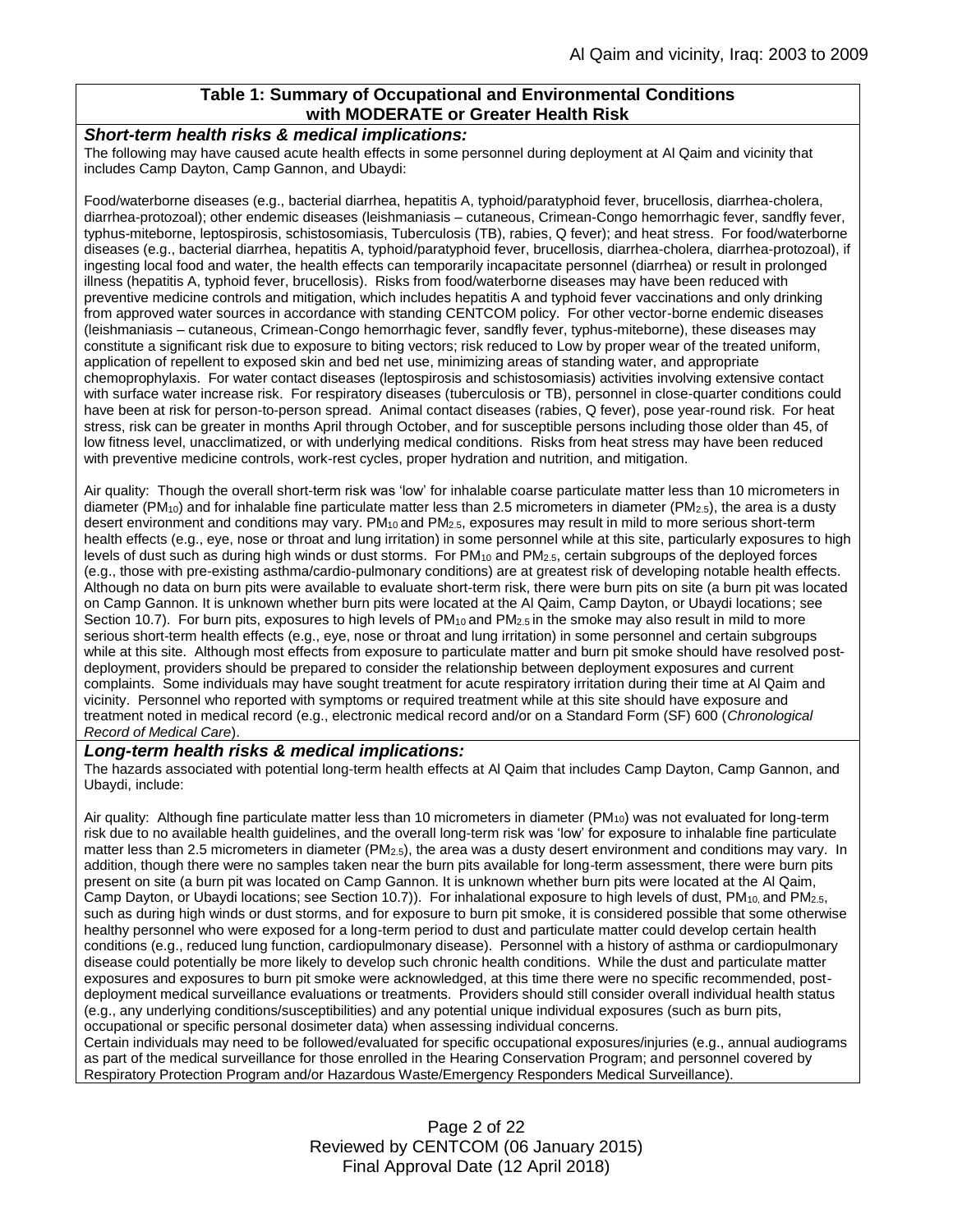## **Table 2. Population-Based Health Risk Estimates –** Al Qaim and vicinity that includes Camp Dayton, Camp Gannon, and Ubaydi **1, 2**

| Source of<br><b>Identified Health</b><br>Risk <sup>3</sup>                         | Unmitigated Health Risk Estimate <sup>4</sup>                                                                                                                                                                                                                                                                                                                                                                                                                                                                                  | <b>Control Measures</b><br>Implemented                                                                                                                  | Residual Health Risk Estimate <sup>4</sup>                                                                                                                                                                                                                                                                                                                                                                                                                                                                                     |
|------------------------------------------------------------------------------------|--------------------------------------------------------------------------------------------------------------------------------------------------------------------------------------------------------------------------------------------------------------------------------------------------------------------------------------------------------------------------------------------------------------------------------------------------------------------------------------------------------------------------------|---------------------------------------------------------------------------------------------------------------------------------------------------------|--------------------------------------------------------------------------------------------------------------------------------------------------------------------------------------------------------------------------------------------------------------------------------------------------------------------------------------------------------------------------------------------------------------------------------------------------------------------------------------------------------------------------------|
| <b>AIR</b>                                                                         |                                                                                                                                                                                                                                                                                                                                                                                                                                                                                                                                |                                                                                                                                                         |                                                                                                                                                                                                                                                                                                                                                                                                                                                                                                                                |
| Particulate<br>matter less than<br>10 microns in<br>diameter (PM <sub>10</sub> )   | Short-term: Low, A majority of the time<br>mild acute (short term) health effects<br>were anticipated; certain peak levels<br>may have produced mild eye, nose, or<br>throat irritation in some personnel and<br>pre-existing health conditions (e.g.,<br>asthma, or cardiopulmonary diseases)<br>may be exacerbated.                                                                                                                                                                                                          | Limiting strenuous<br>physical activities when air<br>quality was especially<br>poor; and actions such as<br>closing tent flaps,<br>windows, and doors. | Short-term: Low, A majority of the time<br>mild acute (short term) health effects<br>were anticipated; certain peak levels<br>may have produced mild eye, nose, or<br>throat irritation in some personnel and<br>pre-existing health conditions (e.g.,<br>asthma, or cardiopulmonary diseases)<br>may be exacerbated.                                                                                                                                                                                                          |
|                                                                                    | Long-term: No health guidelines                                                                                                                                                                                                                                                                                                                                                                                                                                                                                                |                                                                                                                                                         | Long-term: No health guidelines                                                                                                                                                                                                                                                                                                                                                                                                                                                                                                |
| Particulate<br>matter less than<br>2.5 microns in<br>diameter (PM <sub>2.5</sub> ) | Short-term: Low, A majority of the time<br>mild acute (short term) health effects<br>were anticipated; certain peak levels<br>may have produced mild eye, nose, or<br>throat irritation in some personnel and<br>pre-existing health conditions (e.g.,<br>asthma, or cardiopulmonary diseases)<br>may be exacerbated.<br>Long-term: Low. A small percentage of<br>personnel may have been at increased<br>risk for developing chronic conditions.<br>Particularly those more susceptible to<br>acute effects (e.g., those with | Limiting strenuous<br>physical activities when air<br>quality was especially<br>poor; and actions such as<br>closing tent flaps,<br>windows, and doors. | Short-term: Low, A majority of the time<br>mild acute (short term) health effects<br>were anticipated; certain peak levels<br>may have produced mild eye, nose, or<br>throat irritation in some personnel and<br>pre-existing health conditions (e.g.,<br>asthma, or cardiopulmonary diseases)<br>may be exacerbated.<br>Long-term: Low. A small percentage of<br>personnel may have been at increased<br>risk for developing chronic conditions.<br>Particularly those more susceptible to<br>acute effects (e.g., those with |
| <b>ENDEMIC</b>                                                                     | asthma/existing respiratory diseases).                                                                                                                                                                                                                                                                                                                                                                                                                                                                                         |                                                                                                                                                         | asthma/existing respiratory diseases).                                                                                                                                                                                                                                                                                                                                                                                                                                                                                         |
| <b>DISEASE</b>                                                                     |                                                                                                                                                                                                                                                                                                                                                                                                                                                                                                                                |                                                                                                                                                         |                                                                                                                                                                                                                                                                                                                                                                                                                                                                                                                                |
| Food<br>borne/Waterborne<br>(e.g., diarrhea-<br>bacteriological)                   | Short-term: Variable. High (bacterial<br>diarrhea, hepatitis A, typhoid fever) to<br>Moderate (diarrhea-cholera, diarrhea-<br>protozoal, brucellosis) and to Low<br>(hepatitis E). If local food/water were<br>consumed, the health effects could<br>have temporarily incapacitated<br>personnel (diarrhea) or result in<br>prolonged illness (Hepatitis A, Typhoid<br>fever, Brucellosis, Hepatitis E).                                                                                                                       | Preventive measures<br>included Hepatitis A and<br>Typhoid fever vaccination<br>and consumption of food<br>and water only from<br>approved sources.     | Short-term: Low to none                                                                                                                                                                                                                                                                                                                                                                                                                                                                                                        |
|                                                                                    | Long-term: none identified                                                                                                                                                                                                                                                                                                                                                                                                                                                                                                     |                                                                                                                                                         | Long-term: No data available                                                                                                                                                                                                                                                                                                                                                                                                                                                                                                   |
| Arthropod Vector<br><b>Borne</b>                                                   | Short-term: Variable, Moderate for<br>leishmaniasis-cutaneous, Crimean-<br>Congo hemorrhagic fever, sandfly<br>fever and typhus-miteborne; Low for<br>West Nile fever, and Plague.                                                                                                                                                                                                                                                                                                                                             | Preventive measures<br>included proper wear of<br>treated uniform,<br>application of repellent to<br>exposed skin, and bed net                          | Short-term: Low                                                                                                                                                                                                                                                                                                                                                                                                                                                                                                                |
|                                                                                    | Long-term: Low (Leishmaniasis-<br>visceral infection)                                                                                                                                                                                                                                                                                                                                                                                                                                                                          | use, minimizing areas of<br>standing water and<br>appropriate<br>chemoprophylaxis.                                                                      | Long-term: No data available                                                                                                                                                                                                                                                                                                                                                                                                                                                                                                   |
| Water-Contact<br>(e.g. wading,<br>swimming)                                        | Short-term: Moderate for leptospirosis<br>and schistosomiasis.                                                                                                                                                                                                                                                                                                                                                                                                                                                                 |                                                                                                                                                         | Short-term: Moderate for leptospirosis<br>and schistosomiasis.                                                                                                                                                                                                                                                                                                                                                                                                                                                                 |
|                                                                                    | Long-term: No data available                                                                                                                                                                                                                                                                                                                                                                                                                                                                                                   |                                                                                                                                                         | Long-term: No data available                                                                                                                                                                                                                                                                                                                                                                                                                                                                                                   |
| Respiratory                                                                        | Short-term: Variable; Moderate for<br>tuberculosis (TB) to Low for<br>meningococcal meningitis.                                                                                                                                                                                                                                                                                                                                                                                                                                | Providing adequate living<br>and work space; medical<br>screening; vaccination                                                                          | Short-term: Low                                                                                                                                                                                                                                                                                                                                                                                                                                                                                                                |
|                                                                                    | Long-term: No data available                                                                                                                                                                                                                                                                                                                                                                                                                                                                                                   |                                                                                                                                                         | Long-term: No data available                                                                                                                                                                                                                                                                                                                                                                                                                                                                                                   |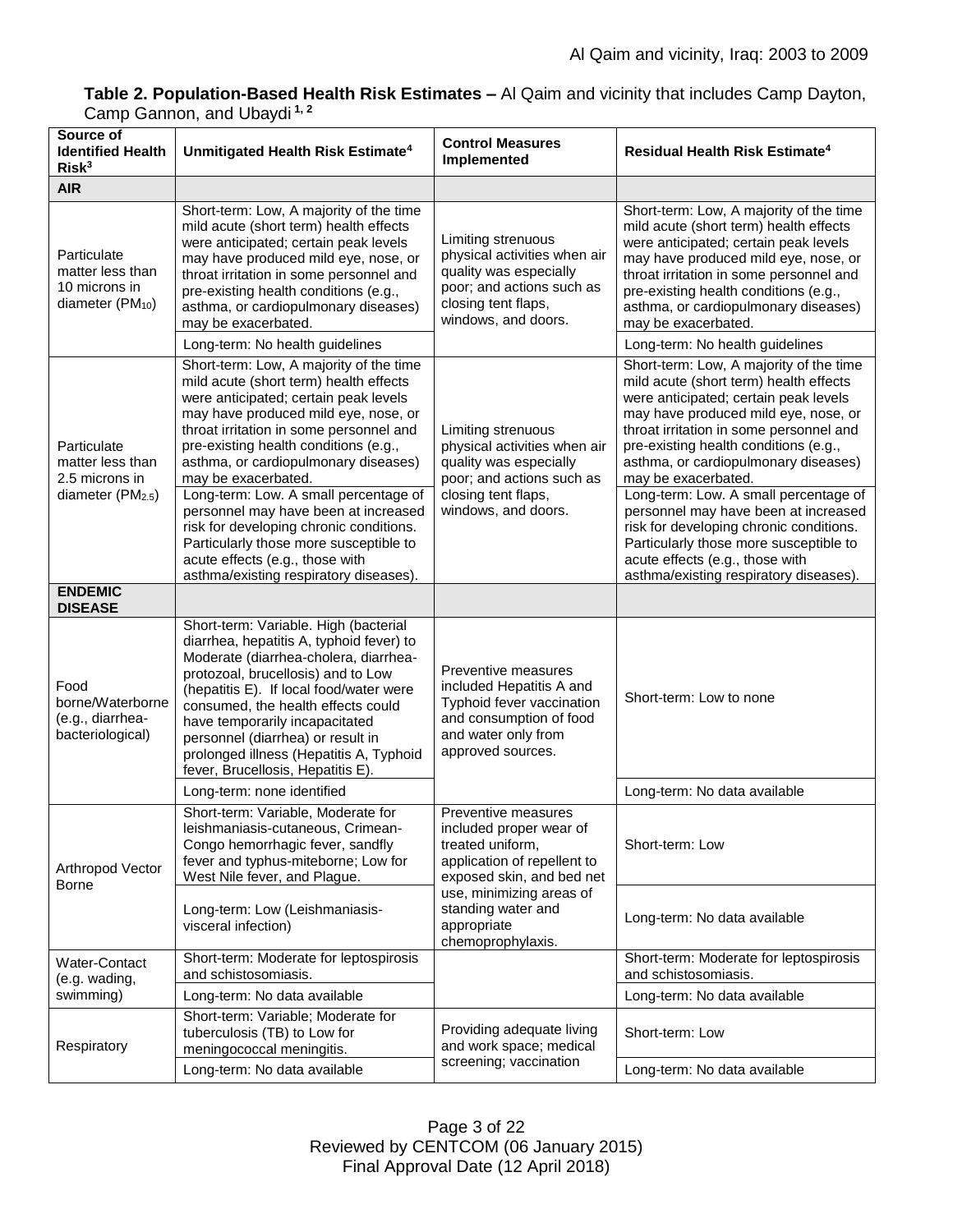| Source of<br><b>Identified Health</b><br>Risk <sup>3</sup> | Unmitigated Health Risk Estimate <sup>4</sup>                                                                                                                                                                                                           | <b>Control Measures</b><br>Implemented                                                                                                                                            | Residual Health Risk Estimate <sup>4</sup>                                                                                                                                                                                                              |
|------------------------------------------------------------|---------------------------------------------------------------------------------------------------------------------------------------------------------------------------------------------------------------------------------------------------------|-----------------------------------------------------------------------------------------------------------------------------------------------------------------------------------|---------------------------------------------------------------------------------------------------------------------------------------------------------------------------------------------------------------------------------------------------------|
| <b>Animal Contact</b>                                      | Short-term: Variable; Moderate for<br>rabies and Q-fever, and Low for<br>Anthrax and H5N1 avian influenza.                                                                                                                                              | Prohibiting contact with,<br>adoption, or feeding of<br>feral animals IAW                                                                                                         | Short-term: No data available                                                                                                                                                                                                                           |
|                                                            | Long-term: Low (Rabies)                                                                                                                                                                                                                                 | <b>CENTCOM GO 1B. Risks</b><br>were further reduced in<br>the event of assessed<br>contact by prompt post-<br>exposure rabies<br>prophylaxis IAW The<br>CDC's ACIP guidance.      | Long-term: No data available                                                                                                                                                                                                                            |
| <b>VENOMOUS</b><br><b>ANIMAL/</b><br><b>INSECTS</b>        |                                                                                                                                                                                                                                                         |                                                                                                                                                                                   |                                                                                                                                                                                                                                                         |
| Snakes,<br>scorpions, and<br>spiders                       | Short-term: Low; If encountered,<br>effects of venom vary with species<br>from mild localized swelling (e.g.<br>Scorpiops maurus) to potentially lethal<br>effects (e.g. Vipera albicornuta).                                                           | Risk reduced by avoiding<br>contact, proper wear of<br>uniform (especially<br>footwear), and proper and<br>timely treatment.                                                      | Short-term: Low; If encountered,<br>effects of venom vary with species<br>from mild localized swelling (e.g.<br>Scorpiops maurus) to potentially lethal<br>effects (e.g. Vipera albicornuta).                                                           |
|                                                            | Long-term: No data available                                                                                                                                                                                                                            |                                                                                                                                                                                   | Long-term: No data available                                                                                                                                                                                                                            |
| <b>HEAT/COLD</b><br><b>STRESS</b>                          |                                                                                                                                                                                                                                                         |                                                                                                                                                                                   |                                                                                                                                                                                                                                                         |
| Heat                                                       | Short-term: Variable; Risk of heat<br>injury was Extremely High for May -<br>September, High for October,<br>Moderate for April, and Low for all<br>other months.                                                                                       | Work-rest cycles, proper<br>hydration and nutrition,<br>and WBGT monitoring.                                                                                                      | Short-term: Variable; Risk of heat<br>injury was Extremely High for May -<br>September, High for October,<br>Moderate for April, and Low for all<br>other months.                                                                                       |
|                                                            | Long-term: Low, The long-term risk<br>was Low. However, the risk may have<br>been greater to certain susceptible<br>persons-those older (i.e., greater than<br>45 years), in lesser physical shape, or<br>with underlying medical/health<br>conditions. |                                                                                                                                                                                   | Long-term: Low, The long-term risk<br>was Low. However, the risk may have<br>been greater to certain susceptible<br>persons-those older (i.e., greater than<br>45 years), in lesser physical shape, or<br>with underlying medical/health<br>conditions. |
| Cold                                                       | Short-term: Low risk of cold<br>stress/injury.                                                                                                                                                                                                          | Risks from cold stress<br>reduced with protective                                                                                                                                 | Short-term: Low risk of cold<br>stress/injury.                                                                                                                                                                                                          |
|                                                            | Long-term: Low; Long-term health<br>implications from cold injuries were<br>rare but could occur, especially from<br>more serious injuries such as frost<br>bite.                                                                                       | measures such as use of<br>the buddy system, limiting<br>exposure during cold<br>weather, proper hydration<br>and nutrition, and proper<br>wear of issued protective<br>clothing. | Long-term: Low; Long-term health<br>implications from cold injuries were<br>rare but could occur, especially from<br>more serious injuries such as frost<br>bite.                                                                                       |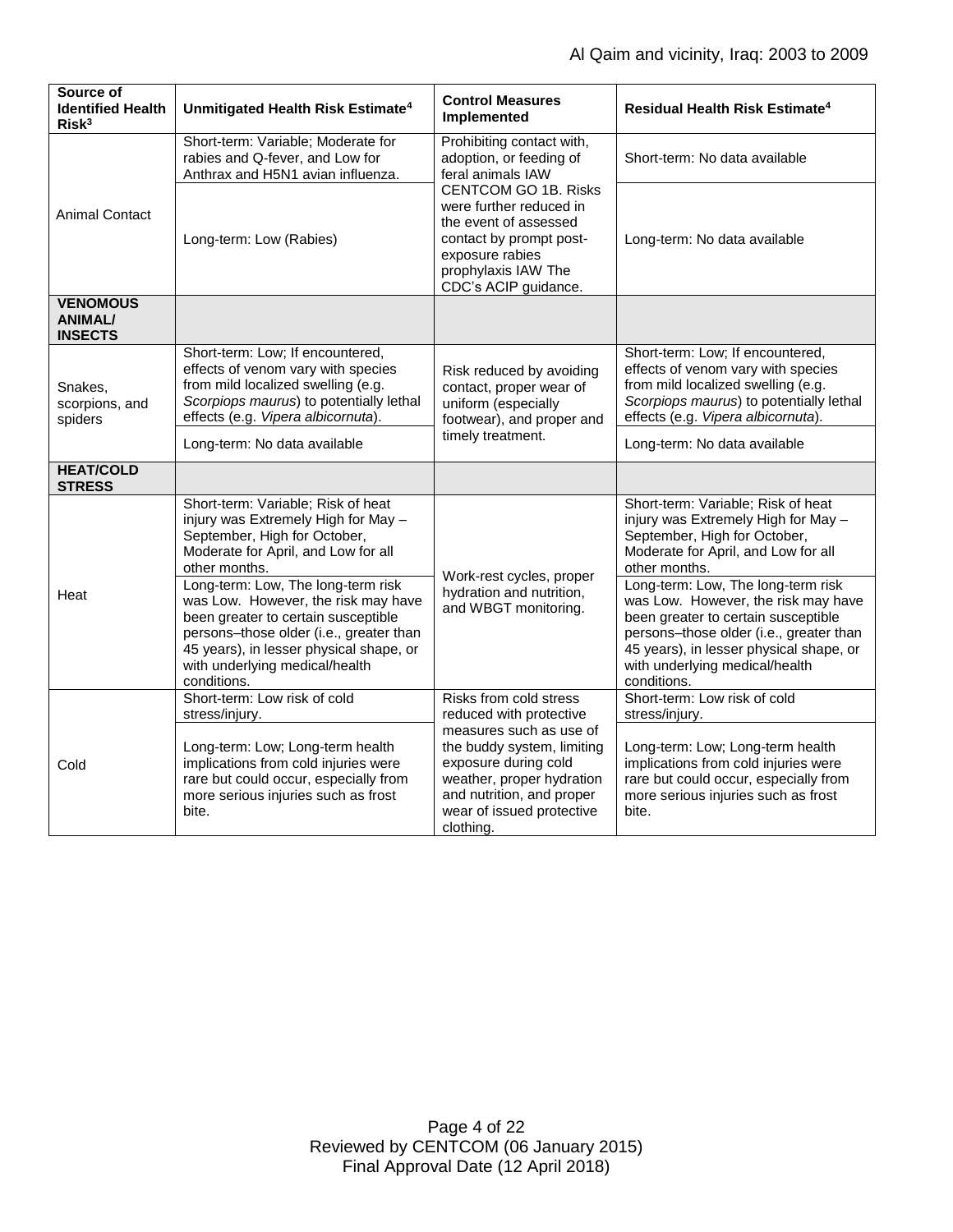| Source of<br><b>Identified Health</b> | Unmitigated Health Risk Estimate <sup>4</sup> | <b>Control Measures</b>                                                                                                                                                                                                                                                                                                            | <b>Residual Health Risk Estimate<sup>4</sup></b> |
|---------------------------------------|-----------------------------------------------|------------------------------------------------------------------------------------------------------------------------------------------------------------------------------------------------------------------------------------------------------------------------------------------------------------------------------------|--------------------------------------------------|
| Risk <sup>3</sup>                     |                                               | Implemented                                                                                                                                                                                                                                                                                                                        |                                                  |
| <b>Unique</b><br>Incidents/           |                                               |                                                                                                                                                                                                                                                                                                                                    |                                                  |
| <b>Concerns</b>                       |                                               |                                                                                                                                                                                                                                                                                                                                    |                                                  |
|                                       | Short-term: No data available                 | Risks reduced by limiting<br>strenuous physical                                                                                                                                                                                                                                                                                    | Short-term: No data available                    |
| <b>Burn Pits</b>                      | Long-term: No data available                  | activities when air quality<br>was especially poor; and<br>action such as closing tent<br>flaps, windows, and doors.<br>Other control measures<br>included locating burn pits<br>downwind of prevailing<br>winds, increased distance<br>from troop populations,<br>and improved waste<br>segregation and<br>management techniques. | Long-term: No data available                     |

<sup>1</sup>This Summary Table provides a qualitative estimate of population-based short- and long-term health risks associated with the occupational environment conditions at Al Qaim and vicinity that includes Camp Dayton, Camp Gannon, and Ubaydi. It does not represent an individual exposure profile. Actual individual exposures and health effects depend on many variables. For example, while a chemical may have been present in the environment, if a person did not inhale, ingest, or contact a specific dose of the chemical for adequate duration and frequency, then there may have been no health risk. Alternatively, a person at a specific location may have experienced a unique exposure which could result in a significant individual exposure. Any such person seeking medical care should have their specific exposure documented in an SF600.

 $2$  This assessment is based on specific environmental sampling data and reports obtained from 26 August 2003 through 14 July 2009. Sampling locations are assumed to be representative of exposure points for the camp population but may not reflect all the fluctuations in environmental quality or capture unique exposure incidents.

 $3$ This Summary Table is organized by major categories of identified sources of health risk. It only lists those sub-categories specifically identified and addressed at Al Qaim and vicinity. The health risks are presented as Low, Moderate, High or Extremely High for both acute and chronic health effects. The health risk level is based on an assessment of both the potential severity of the health effects that could be caused and probability of the exposure that would produce such health effects. Details can be obtained from the Army Public Health Center (Provisional). Where applicable, "None Identified" is used when though a potential exposure is identified, and no health risks of either a specific acute or chronic health effects are determined. More detailed descriptions of OEH exposures that are evaluated but determined to pose no health risk are discussed in the following sections of this report.

<sup>4</sup>Health risks in this Summary Table are based on quantitative surveillance thresholds (e.g. endemic disease rates; host/vector/pathogen surveillance) or screening levels, e.g., Military Exposure Guidelines (MEGs) for chemicals*.* Some previous assessment reports may provide slightly inconsistent health risk estimates because quantitative criteria such as MEGs may have changed since the samples were originally evaluated and/or because this assessment makes use of all historic site data while previous reports may have only been based on a select few samples.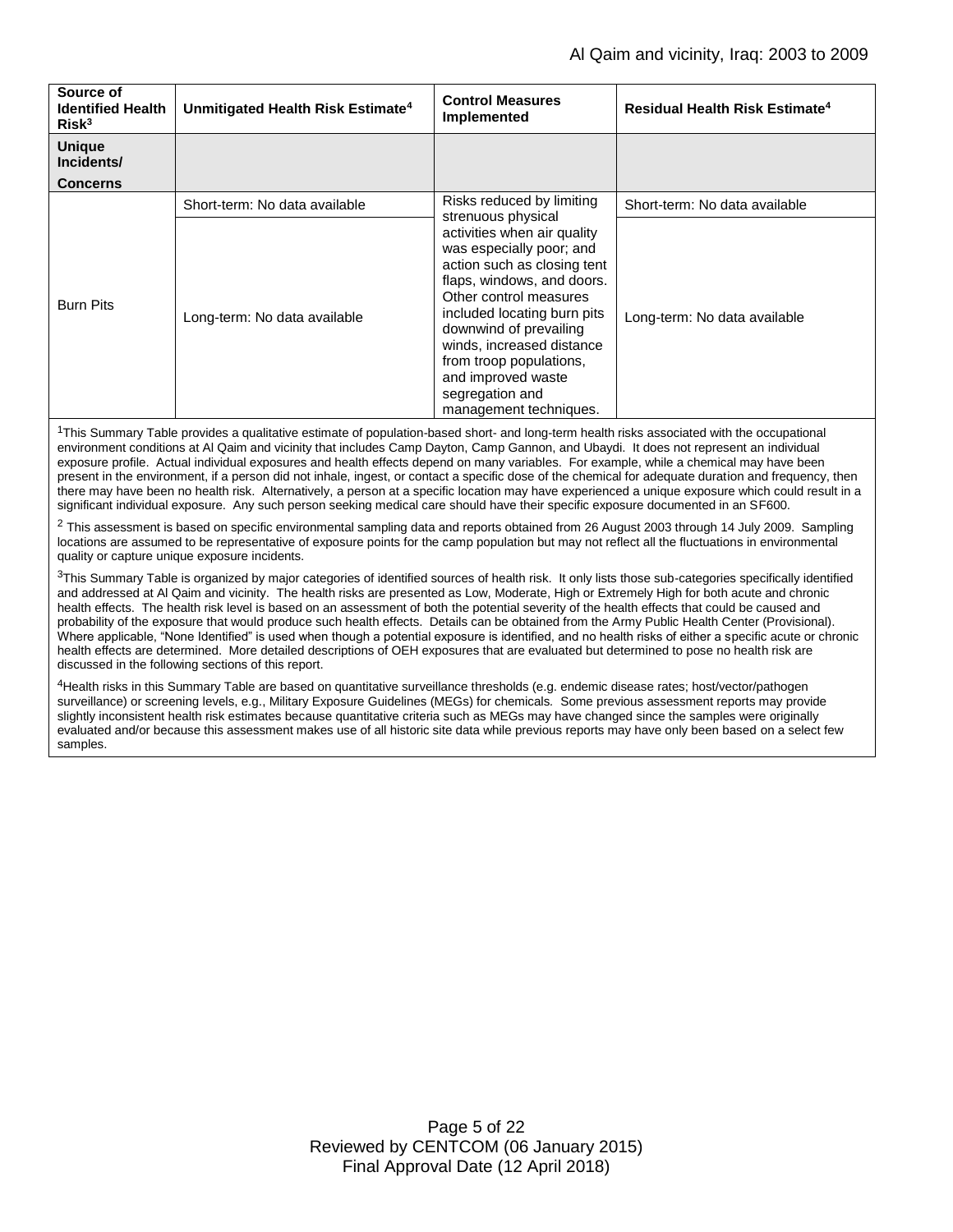# **1 Discussion of Health Risks at Al Qaim and vicinity, Iraq by Source**

The following sections provide additional information about the OEH conditions summarized above. All risk assessments were performed using the methodology described in the U.S. Army Public Health Command (USAPHC) Technical Guide 230, *Environmental Health Risk Assessment and Chemical Exposure Guidelines for Deployed Military Personnel* (USAPHC TG 230, Reference 9). All OEH risk estimates represent residual risk after accounting for preventive controls in place. Occupational exposures and exposures to endemic diseases are greatly reduced by preventive measures. For environmental exposures related to airborne dust, there are limited preventive measures available, and available measures have little efficacy in reducing exposure to ambient conditions.

# **2 Air**

### 2.1 Site-Specific Sources Identified

Al Qaim and vicinity is situated in a dusty semi-arid desert environment. Inhalational exposure to high levels of dust and particulate matter, such as during high winds or dust storms, may have resulted in mild to more serious short-term health effects (e.g., eye, nose or throat and lung irritation) in some personnel. Additionally, certain subgroups of the deployed forces (e.g., those with pre-existing asthma/cardio pulmonary conditions) were at greatest risk of developing notable health effects.

### 2.2 Particulate matter

Particulate matter (PM) is a complex mixture of extremely small particles suspended in the air. The PM included solid particles and liquid droplets emitted directly into the air by sources such as: power plants, motor vehicles, aircraft, generators, construction activities, fires, and natural windblown dust. The PM can include sand, soil, metals, volatile organic compounds (VOC), allergens, and other compounds such as nitrates or sulfates that are formed by condensation or transformation of combustion exhaust. The PM composition and particle size vary considerably depending on the source. Generally, PM of health concern is divided into two fractions: coarse particles with a diameter of 10 micrometers or less  $(PM_{10})$  and fine particles less than 2.5 micron (PM<sub>2.5</sub>), which can reach the deepest regions of the lungs when inhaled. Exposure to excessive PM is linked to a variety of potential health effects.

### 2.3 Particulate matter, less than 10 micrometers ( $PM_{10}$ )

2.3.1 Exposure Guidelines:

Short Term (24-hour)  $PM_{10}$  ( $\mu$ g/m<sup>3</sup>):

- 
- Marginal MEG  $= 420$
- Critical MEG =  $600$

): Long-term PM<sub>10</sub> MEG ( $\mu$ g/m<sup>3</sup>): Negligible  $MEG = 250$   $\bullet$  Not defined and not available.

2.3.2 Sample data/Notes:

A total of 13 valid PM<sub>10</sub> air samples were collected from 12 May 2004 to 18 December 2004. The range of 24-hour PM<sub>10</sub> concentrations was 14  $\mu q/m^3 - 384 \mu q/m^3$  with an average concentration of 128 μg/m<sup>3</sup>.

> Page 6 of 22 Reviewed by CENTCOM (06 January 2015) Final Approval Date (12 April 2018)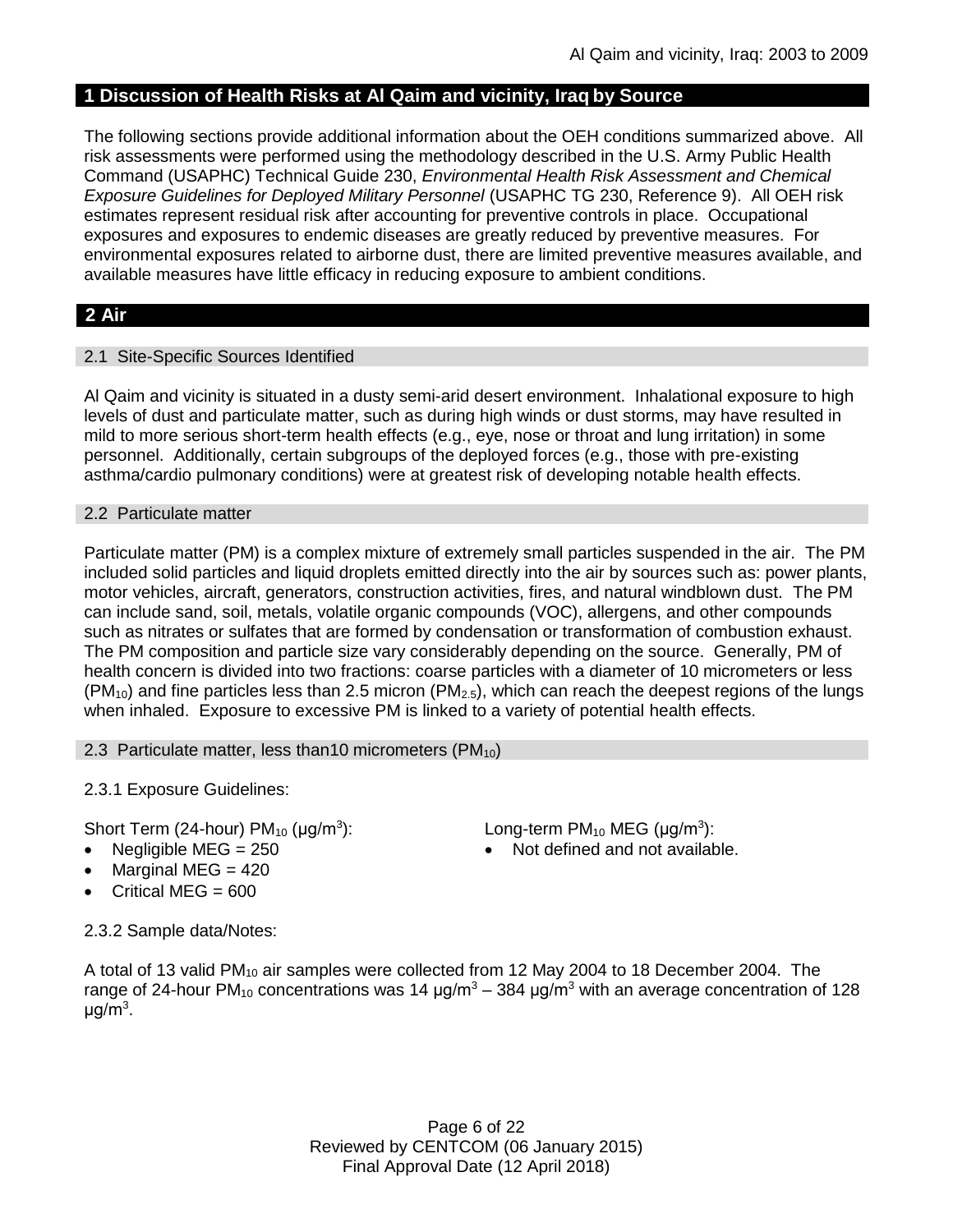2.3.3 Short-term health risks:

**Low:** The short-term PM<sub>10</sub> health risk was Low based on average and peak PM<sub>10</sub> sample concentrations, and the likelihood of exposure at these hazard severity levels. A Low health risk assessment was expected to have little to no in-theater medical resources anticipated for protection and treatment. However, a summary of any negative or low level sampling results should be documented and archived particularly if some personnel express concerns (Reference 9, Table 3-2). Daily average health risk levels for  $PM_{10}$  showed no hazard for 92.9% and low health risk for 7.1% of the time. Confidence in the short-term  $PM_{10}$  health risk assessment is low (Reference 9, Table 3-6).

The hazard severity for average  $PM_{10}$  concentrations in samples was negligible. The results indicate that a few personnel may experience notable mild eye, nose, or throat irritation; most personnel will experience only mild effects. Pre-existing health conditions (e.g., asthma, or cardiopulmonary diseases) may be exacerbated. (Reference 9, Table 3-10).

For the highest observed  $PM_{10}$  sample concentration, the hazard severity was negligible. During peak exposures at the negligible hazard severity level, few personnel may experience notable mild eye, nose, or throat irritation; most personnel will experience only mild effects. Pre-existing health conditions (e.g., asthma, or cardiopulmonary diseases) may be exacerbated. (Reference 9, Table 3- 10).

2.3.4 Long-term health risk:

**Not Evaluated-no available health guidelines**. The U.S. Environmental Protection Agency (USEPA) has retracted its long-term standard (national ambient air quality standards, NAAQS) for  $PM_{10}$  due to an inability to clearly link chronic health effects with chronic  $PM_{10}$  exposure levels.

### 2.4 Particulate Matter, less than 2.5 *micrometers* (PM2.5)

2.4.1 Exposure Guidelines:

Short Term (24-hour)  $PM<sub>2.5</sub>$  ( $\mu$ g/m<sup>3</sup>):

- 
- 
- Critical MEG  $= 500$

2.4.2 Sample data/Notes:

): Long-term (1year)  $PM_{2.5}$  MEGs ( $\mu$ g/m<sup>3</sup>):

- Negligible MEG = 65 Negligible MEG = 15
- Marginal MEG =  $250$   $\bullet$  Marginal MEG =  $65$ .

Al Qaim: A total of nine valid  $PM<sub>2.5</sub>$  air samples were collected from 24 May 2004 to 12 July 2009. The range of 24-hour PM<sub>2.5</sub> concentrations was 31  $\mu$ g/m<sup>3</sup> – 81  $\mu$ g/m<sup>3</sup> with an average concentration of 46 μg/m $^3$ .

2.4.3 Short-term health risks:

**Low:** The short-term PM<sub>2.5</sub> health risk assessment was Low based on average and peak PM<sub>2.5</sub> sample concentrations, and the likelihood of exposure at these hazard severity levels. A Low health risk is expected to have little to no in-theater medical resources anticipated for protection and treatment. However, a summary of any negative or low level sampling results should be documented and archived particularly if some personnel express concerns (Reference 9, Table 3-2). Daily average health risk levels for  $PM_{2.5}$  showed no hazard for 80% and low health risk for 20% of the time. Confidence in the short-term PM2.5 health risk assessment was low (Reference 9, Table 3-6).

> Page 7 of 22 Reviewed by CENTCOM (06 January 2015) Final Approval Date (12 April 2018)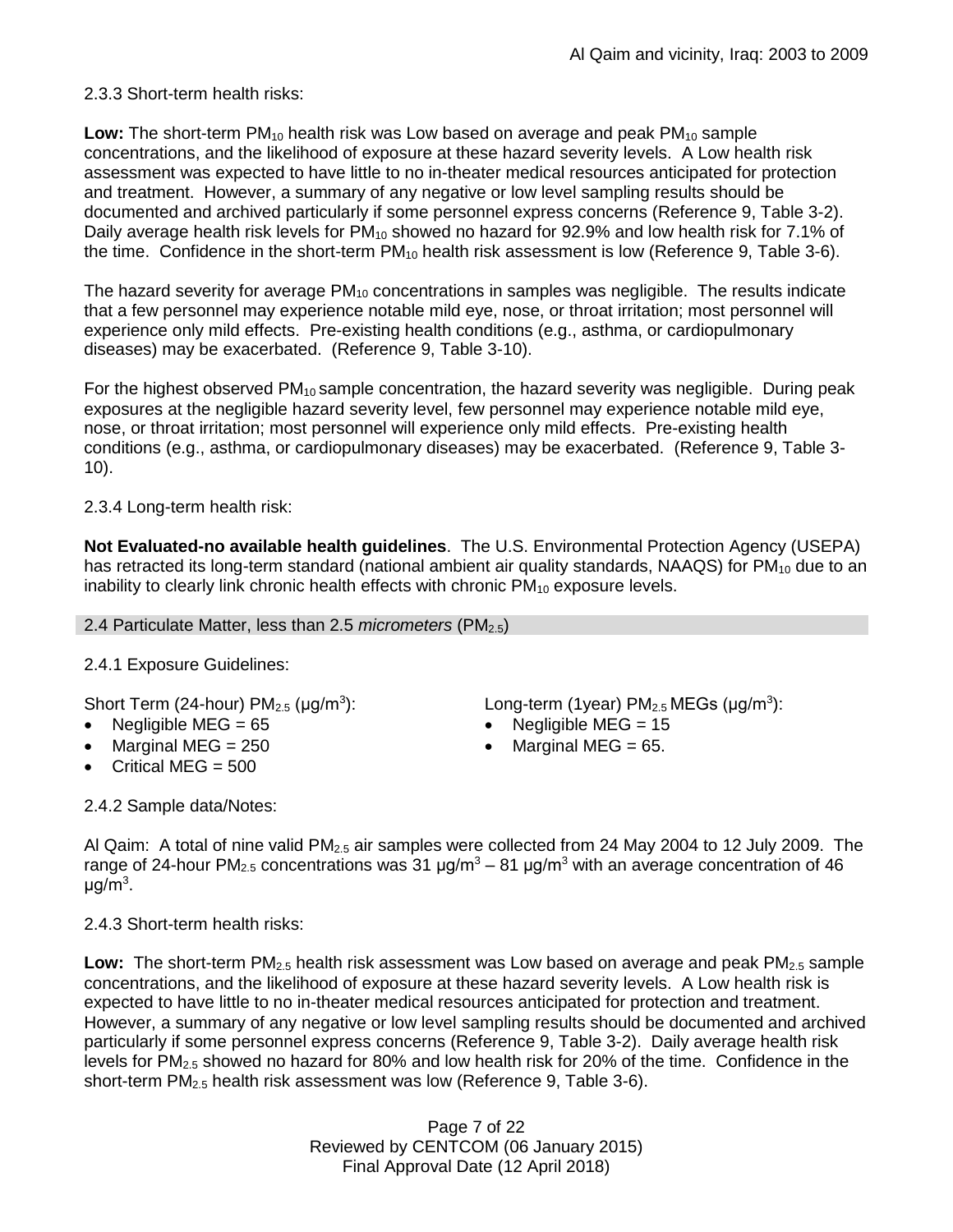The hazard severity was negligible for average  $PM_{2.5}$  sample concentrations. The results indicate that a few personnel may experience notable mild eye, nose, or throat irritation; most personnel will experience only mild effects. Pre-existing health conditions (e.g., asthma or cardiopulmonary diseases) may be exacerbated (Reference 9, Table 3-10).

For the highest observed  $PM_{2.5}$  exposure, the hazard severity was negligible. During peak exposures at the negligible hazard severity level, a few personnel may experience notable mild eye, nose, or throat irritation; most personnel will experience only mild effects. Pre-existing health conditions (e.g., asthma or cardiopulmonary diseases) may be exacerbated (Reference 9, Table 3-10).

### 2.4.4 Long-term health risks:

Low: The long-term health risk assessment was Low based on average PM<sub>2.5</sub> concentration, and the likelihood of exposure at this hazard severity level. A Low health risk suggests that long-term exposure to PM2.5 is expected to require no specific medical action (Reference 9, Table 3-3). Confidence in the long-term PM<sub>2.5</sub> health risk assessment was low (Reference 9, Table 3-6).

The hazard severity was negligible for average PM<sub>2.5</sub> sample concentrations. The results suggest that with repeated exposures above the negligible hazard severity threshold, it is considered possible that a small percentage of personnel may have increased risk for developing chronic conditions, such as reduced lung function or exacerbated chronic bronchitis, chronic obstructive pulmonary disease, asthma, atherosclerosis, or other cardiopulmonary diseases. Personnel with history of asthma or cardiopulmonary disease were considered to be at particular risk. Exposures below this were not expected to result in development of chronic health conditions in generally healthy troops (Reference 9, Table 3-11).

### 2.5 Airborne Metals from  $PM_{10}$  and  $PM_{2.5}$

## 2.5.1 Sample data/Notes:

A total of 13 valid PM<sub>10</sub> airborne metal samples were collected at AI Qaim and vicinity from 12 May 2004 to 24 July 2004. A total of nine valid PM<sub>2.5</sub> airborne metal samples were collected at Al Qaim and vicinity from 24 May 2004 to 12 July 2009. None of the analyzed metals were found at concentrations above short or long-term MEGs.

2.5.2 Short- and long-term health risks:

**None identified based on the available sampling data.** No parameters exceeded 1-year Negligible MEGs.

### 2.6 Volatile Organic Compounds (VOC)

## 2.6.1 Sample data/Notes:

The health risk assessment was based on average and peak concentration of 11 valid volatile organic chemical (VOC) air samples collected from 10 May 2004 to 19 December 2004, and the likelihood of exposure. None of the analyzed VOC pollutants were found at concentrations above short or long-term MEGs.

> Page 8 of 22 Reviewed by CENTCOM (06 January 2015) Final Approval Date (12 April 2018)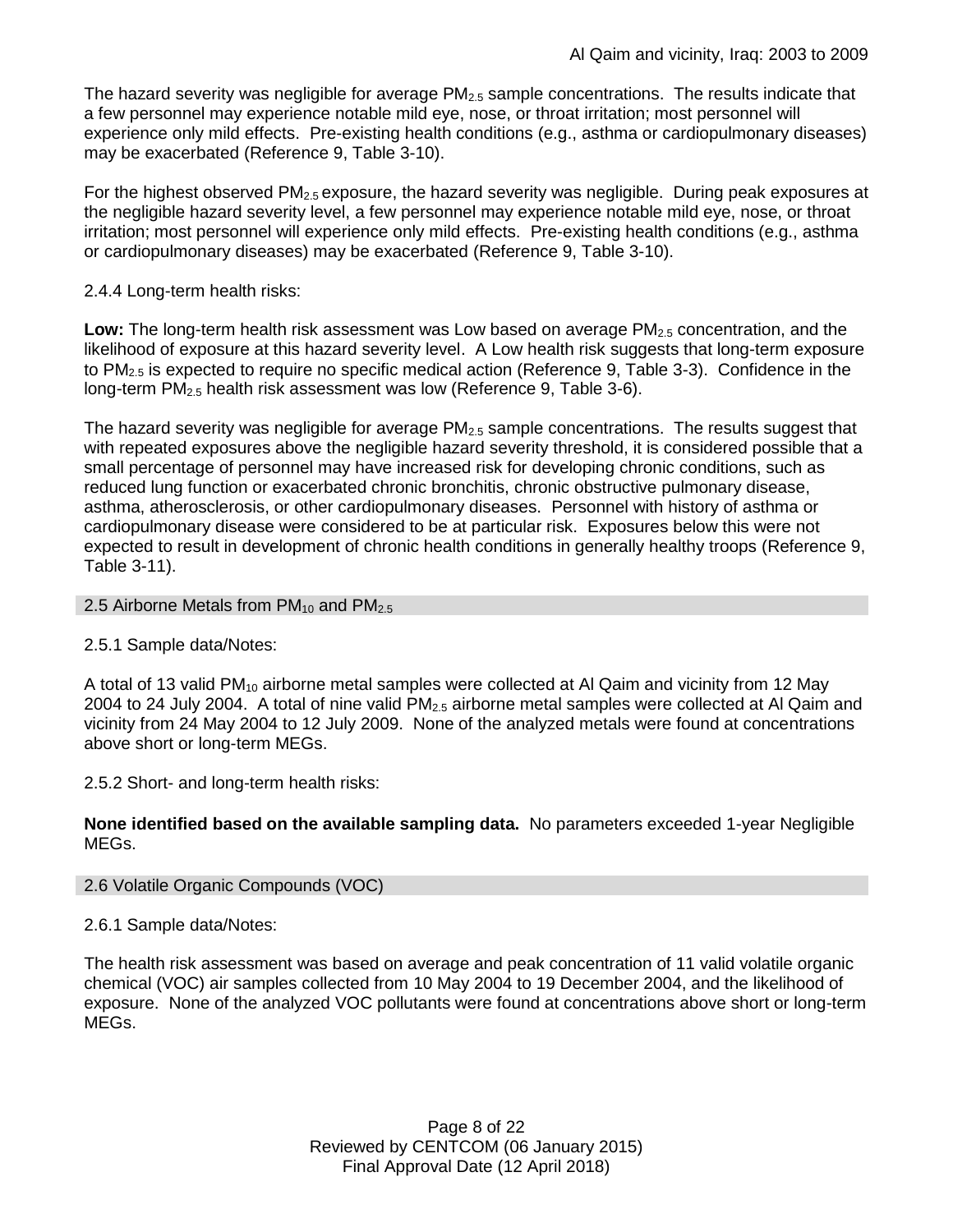2.6.3 Short and long-term health risks:

**None identified based on the available sampling data.** No parameters exceeded 1-year Negligible MEGs.

# **3 Soil**

### 3.1 Site-Specific Sources Identified

### 3.2 Sample data/Notes:

A total of 18 valid surface soil samples were collected from 26 August 2003 to 14 July 2009, to assess OEH health risk to deployed personnel. The primary soil contamination exposure pathways were dermal contact and dust inhalation. Typical parameters analyzed for included SVOCs, heavy metals, PCBs, pesticides, herbicides. If the contaminant was known or suspected, other parameters may have been analyzed for (i.e. total petroleum hydrocarbons (TPH) and polycyclic aromatic hydrocarbons (PAH) near fuel spills). The percent of the population exposed to soil and associated dust in the sampled areas was > 75% for two samples,  $50 - 75%$  for one sample,  $10 > 25%$  for 13 samples, and  $\lt$ 10% for one sample. For the risk assessment, personnel were assumed to remain at this location for 6 months to 1 year.

### 3.3 Short-term health risk:

**Not an identified source of health risk**. Currently, sampling data for soil were not evaluated for short term (acute) health risks**.**

3.4 Long-term health risk:

**None identified based on available sample data.** No parameters exceeded 1-year Negligible MEGs.

### **4 Water**

In order to assess the health risk to U.S. personnel from exposure to water in theater, the APHC (Provisional) identified the most probable exposure pathways. These were based on the administrative information provided on the field data sheets submitted with the samples taken over the time period being evaluated. Based on the information provided from the field, all samples for treated and untreated water samples were associated with personal hygiene, showering, and cooking. Field data sheets indicated that bottled water was the only approved source of drinking water. Bottled water samples were not available; therefore drinking water was not assessed.

### 4.1 Non-Drinking Water

### 4.1.1 Site-Specific Sources Identified

Although the primary route of exposure for most microorganisms was ingestion of contaminated water, dermal exposure to some microorganisms, chemicals, and biologicals may have also caused adverse health effects. Complete exposure pathways would have included drinking, brushing teeth, personal hygiene, cooking, providing medical and dental care using a contaminated water supply.

### 4.1.2 Sample data/Notes:

To assess the potential for adverse health effects to troops the following assumptions were made about dose and duration: All U.S. personnel at this location were expected to remain at this site for approximately 1 year. A conservative (protective) assumption was that personnel routinely consumed

> Page 9 of 22 Reviewed by CENTCOM (06 January 2015) Final Approval Date (12 April 2018)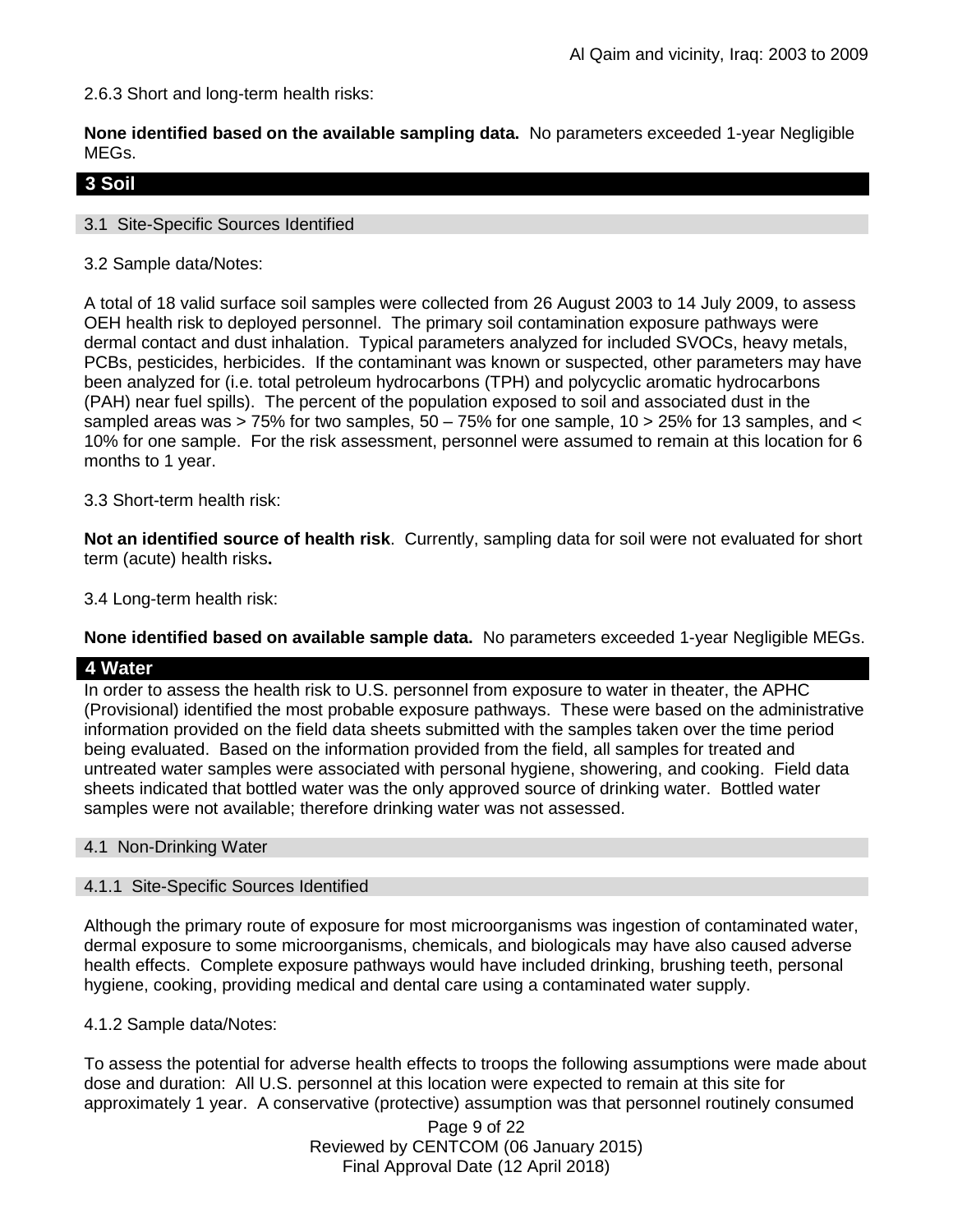less than 5 liters per day (L/day) of non-drinking water for up to 365 days (1-year). It was further assumed that control measures and/or personal protective equipment were not used. A total of nine non-drinking bulk water samples from 24 May 2004 to 14 July 2009 were evaluated for this health risk assessment. No chemicals were detected at levels above the short or long-term MEGs.

4.1.3 Short and long-term health risks:

**None identified based on available sample data.** All collected samples were below the short and long-term Negligible MEGs.

## **5 Military Unique**

5.1 Chemical Biological, Radiological Nuclear (CBRN) Weapons

Iraq's yellowcake production capability was eliminated as a result of the destruction of the Al Qaim Superphosphate Fertilizer Plant during Desert Storm and subsequent years of inspections. In May 2003, coalition forces visited the yellowcake extraction plant at Al Qaim and found 16 drums of yellowcake and radioactive waste. This material was believed to be part of Iraq's pre-1991 nuclear weapons program. The drums were properly sealed and presented no hazard (References 12 and 13).

No specific hazard sources were documented in the Defense Occupational and Environmental Health Readiness System (DOEHRS) or the Military Exposure Surveillance Library (MESL) from the 26 August 2003 through 14 July 2009 timeframe.

#### 5.2 Depleted Uranium (DU)

No specific hazard sources were documented in the DOEHRS or MESL from the 26 August 2003 through 14 July 2009 timeframe.

#### 5.3 Ionizing Radiation

No specific hazard sources were documented in the DOEHRS or MESL the 26 August 2003 through 14 July 2009 timeframe.

#### 5.4 Non-Ionizing Radiation

No specific hazard sources were documented in the DOEHRS or MESL from the 26 August 2003 through 14 July 2009 timeframe.

### **6 Endemic Disease**

This document lists the endemic diseases reported in the region, its specific health risks and severity and general health information about the diseases. USCENTCOM MOD 11 (Reference 14) lists deployment requirements, to include immunizations and chemoprophylaxis, in effect during the timeframe of this POEMS.

6.1 Foodborne and Waterborne Diseases

Foodborne and waterborne diseases in the area were transmitted through the consumption of local food and water. Local unapproved food and water sources (including ice) were heavily contaminated with pathogenic bacteria, parasites, and viruses to which most U.S. Service Members had little or no natural immunity. Effective host nation disease surveillance did not exist within the country. Only a

> Page 10 of 22 Reviewed by CENTCOM (06 January 2015) Final Approval Date (12 April 2018)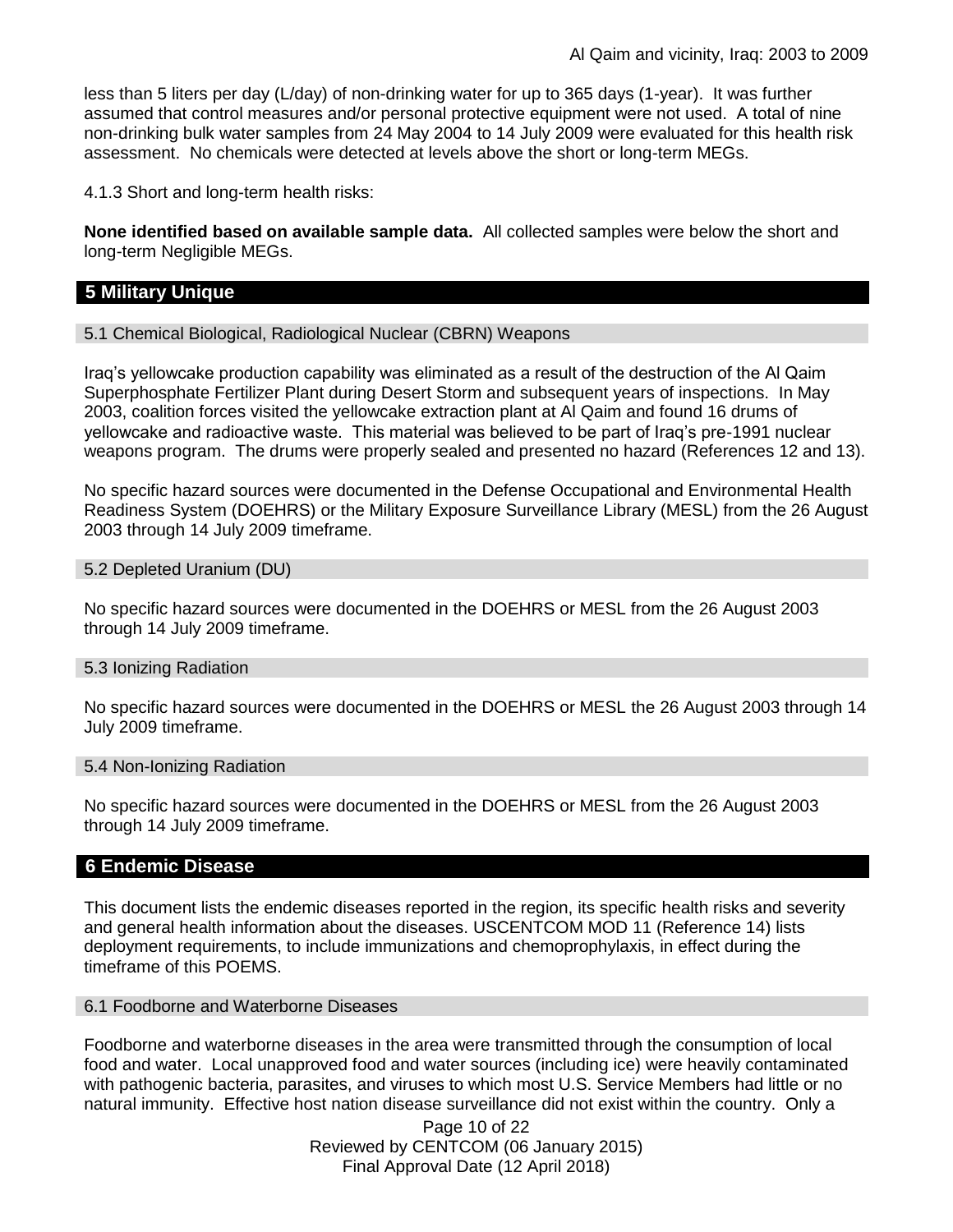small fraction of diseases were identified or reported in host nation personnel. Diarrheal diseases were expected to temporarily incapacitate a very high percentage of U.S. personnel within days if local food, water, or ice was consumed. Hepatitis A and typhoid fever infections typically caused prolonged illness in a smaller percentage of unvaccinated personnel. Vaccinations were required for DOD personnel and contractors. In addition, although not specifically assessed in this document, significant outbreaks of viral gastroenteritis (e.g., norovirus) and food poisoning (e.g., *Bacillus cereus*, *Clostridium perfringens*, *Staphylococcus*) may have occurred. Key disease risks are summarized below:

Mitigation strategies were in place and included consuming food and water from approved sources, vaccinations (when available), frequent hand washing and general sanitation practices.

6.1.1 Diarrheal diseases (bacteriological)

**High, mitigated to Low**: Diarrheal diseases were expected to temporarily incapacitate a very high percentage of personnel (potentially over 50% per month) within days if local food, water, or ice was consumed. Field conditions (including lack of hand washing and primitive sanitation) may have facilitated person-to-person spread and epidemics. Typically mild disease treated in outpatient setting; recovery and return to duty in less than 72 hours with appropriate therapy. A small proportion of infections may have required greater than 72 hours limited duty, or hospitalization.

6.1.2 Hepatitis A, typhoid/paratyphoid fever, and diarrhea-protozoal

**High, mitigated to Low**: Unmitigated health risk to U.S. personnel was high year round for hepatitis A and typhoid/paratyphoid fever, and Moderate for diarrhea-protozoal. Mitigation was in place to reduce the risks to low. Hepatitis A, typhoid/paratyphoid fever, and diarrhea-protozoal disease may have caused prolonged illness in a small percentage of personnel (less than 1% per month). Although much rarer, other potential diseases in this area that were also considered a Moderate risk include: hepatitis E, diarrhea-cholera, and brucellosis.

## 6.1.3 Short-term Health Risks:

**Low**: The overall unmitigated short-term risk associated with food borne and waterborne diseases were considered High (bacterial diarrhea, hepatitis A, typhoid/paratyphoid fever) to Moderate (diarrheacholera, diarrhea-protozoal, brucellosis) to Low (hepatitis E) if local food or water was consumed. Preventive Medicine measures reduced the risk to Low. Confidence in the health risk estimate was high.

6.1.4 Long-term Health Risks:

## **None identified based on available data.**

### 6.2 Arthropod Vector-Borne Diseases

During the warmer months, the climate and ecological habitat supported populations of arthropod vectors, including mosquitoes, ticks, mites, and sandflies. Significant disease transmission was sustained countrywide, including urban areas. Mitigation strategies were in place and included proper wear of treated uniforms, application of repellent to exposed skin, and use of bed nets and chemoprophylaxis (when applicable). Additional methods included the use of pesticides, reduction of pest/breeding habitats, and engineering controls.

> Page 11 of 22 Reviewed by CENTCOM (06 January 2015) Final Approval Date (12 April 2018)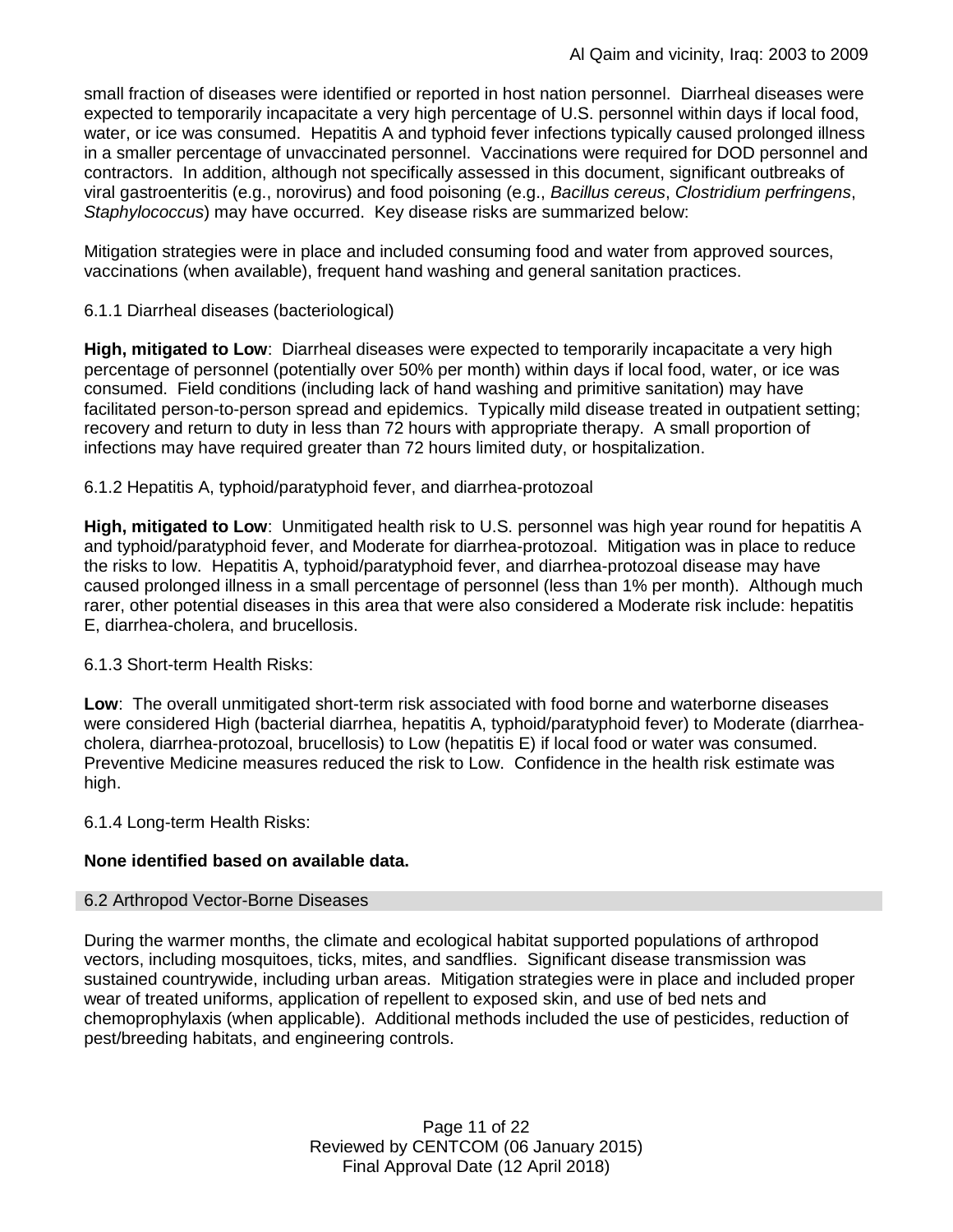### 6.2.1 Malaria

**None**: Indigenous transmission of malaria in Iraq was eliminated as of 2008 reducing risk among personnel exposed to mosquito bites to None.

### 6.2.2 Leishmaniasis

**Moderate, mitigated to Low**: The disease risk was Moderate during the warmer months when sandflies are most prevalent, but reduced to low with mitigation measures. Leishmaniasis is transmitted by sand flies. There are two forms of the disease; cutaneous (acute form) and visceral (a more latent form of the disease). The leishmaniasis parasites may survive for years in infected individuals and this infection may go unrecognized by physicians in the U.S. when infections become symptomatic years later. Cutaneous infection was unlikely to be debilitating, though lesions may be disfiguring. Visceral leishmaniasis disease can cause severe febrile illness which typically required hospitalization with convalescence over 7 days.

#### 6.2.3 Crimean-Congo hemorrhagic fever

**Moderate, mitigated to Low**: Unmitigated risk was moderate, but reduced to low with mitigation measures. Crimean-Congo hemorrhagic fever occurred in rare cases (less than 0.1% per month attack rate in indigenous personnel) and was transmitted by tick bites or occupational contact with blood or secretions from infected animals. The disease typically required intensive care with fatality rates from 5% to 50%.

#### 6.2.4 Sandfly fever

**Moderate, mitigated to Low**: Sandfly fever had a Moderate risk with potential disease rates from 1% to 10% per month under worst case conditions. Mitigation measures reduced the risk to low. The disease was transmitted by sandflies and occurred more commonly in children though adults were still at risk. Sandfly fever disease typically resulted in debilitating febrile illness requiring 1 to 7 days of supportive care followed by return to duty.

6.2.5 Sindbis (and Sindbis-like viruses)

**Low**: Sindbis and sindbis-like viruses were maintained in a bird-mosquito cycle in rural areas and occasionally caused limited outbreaks among humans. The viruses are transmitted by a variety of *Culex* mosquito species found primarily in rural areas. A variety of bird species may serve as reservoir or amplifying hosts. Extremely rare cases (less than 0.01% per month attack rate) could have occurred seasonally (April - November). Debilitating febrile illness often accompanied by rash, typically required 1 to 7 days of supportive care; significant arthralgias may have persisted for several weeks or more in some cases. This disease was associated with a low health risk estimate.

### 6.2.6 Rickettsioses, tickborne (spotted fever group)

**Low**: Rare cases (less than 0.1% per month) of rickettsioses disease were possible among personnel exposed to tick bites. Rickettsioses were transmitted by multiple species of hard ticks, including *Rhipicephalus* spp., which were associated with dogs. Other species of ticks, including *Ixodes* were also capable of transmitting rickettsial pathogens in this group. In addition to dogs, various rodents and other animals also may have served as reservoirs. Ticks were most prevalent from April through November. Incidents could have resulted in debilitating febrile illness, which may have required 1 to 7 days of supportive care followed by return to duty. The health risk of rickettsial disease was Low.

> Page 12 of 22 Reviewed by CENTCOM (06 January 2015) Final Approval Date (12 April 2018)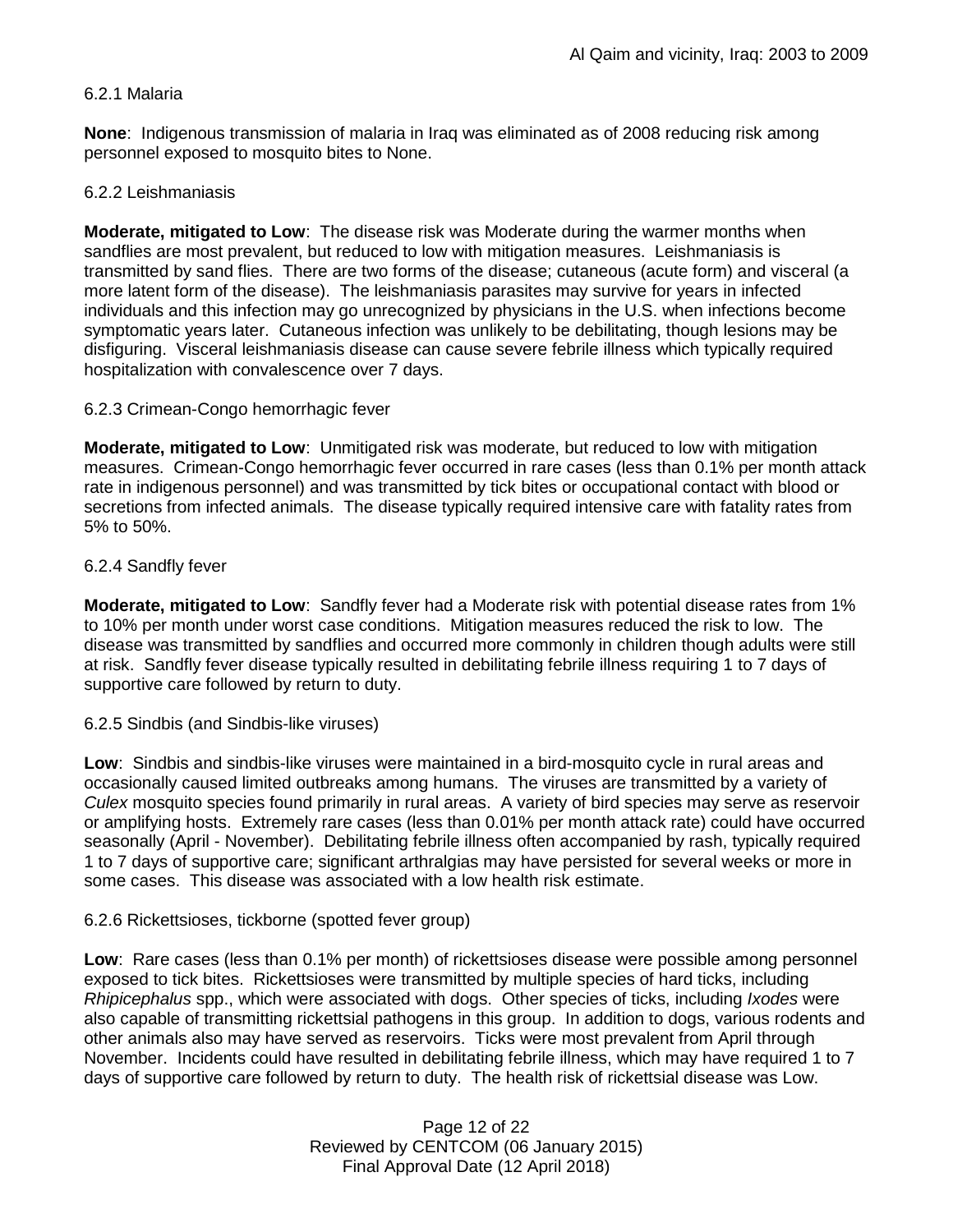### 6.2.7 Typhus-murine (fleaborne)

**Low**: Typhus-murine had a Low risk estimate and as assessed as present, but at unknown levels. Rare cases were possible among personnel exposed to rodents (particularly rats) and flea bites. Incidents may have resulted in debilitating febrile illness typically requiring 1 to 7 days of supportive care followed by return to duty.

### 6.2.8 West Nile fever

**Low**: West Nile fever was present. The disease was maintained by the bird population and transmitted to humans via mosquito vector. Typically, infections in young, healthy adults were asymptomatic although fever, headache, tiredness, body aches (occasionally with a skin rash on trunk of body), and swollen lymph glands could have occurred. This disease was associated with a low risk estimate.

### 6.2.9 Short -term health risks:

**Low:** The unmitigated risk was moderate for leishmaniasis - cutaneous (acute), Crimean-Congo hemorrhagic fever, and sandfly fever; Low for, sindbis, rickettsioses-tickborne*,* typhus-fleaborne, and West Nile fever. No hazard from malaria (2008 - 2011). Risk was reduced to Low by proper wear of the uniform and application of repellent to exposed skin. Confidence in the risk estimate was high.

### 6.2.10 Long -term health risks:

**Low:** The unmitigated risk was moderate for leishmaniasis-visceral (chronic). Risk was reduced to Low by proper wear of the uniform and application of repellent to exposed skin. Confidence in the risk estimate was high.

#### 6.3 Water Contact Diseases

Tactical operations or recreational activities that involved extensive contact with surface water such as lakes, streams, rivers, or flooded fields may have resulted in significant exposure to leptospirosis and schistosomiasis. Arid portions of Iraq without permanent or persistent bodies of surface water did not support transmission of leptospirosis or schistosomiasis. Risk was restricted primarily to areas along rivers and lakes. These diseases could have debilitated personnel for up to a week or more. Leptospirosis risk typically increased during flooding. In addition, although not specifically assessed in this document, bodies of surface water were likely to be contaminated with human and animal waste. Activities such as wading or swimming may have resulted in exposure to enteric diseases including diarrhea and hepatitis via incidental ingestion of water. Prolonged water contact also may have lead to the development of a variety of potentially debilitating skin conditions including bacterial or fungal dermatitis. Mitigation strategies were in place and included avoiding water contact and recreational water activities, proper wear of uniform (especially footwear), and protective coverings for cuts/abraded skin.

### 6.3.1 Leptospirosis

**Moderate, mitigated to Low**: Human infections occurred seasonally (typically April through November) through exposure to water or soil contaminated by infected animals and was associated with wading, and swimming in contaminated, untreated open water. The occurrence of flooding after heavy rainfall facilitated the spread of the organism because as water saturated the environment leptospirosis present in the soil passed directly into surface waters. Leptospirosis can enter the body through cut or abraded skin, mucous membranes, and conjunctivae. Infection may have also occurred from ingestion of contaminated water. The acute, generalized illness associated with infection may

> Page 13 of 22 Reviewed by CENTCOM (06 January 2015) Final Approval Date (12 April 2018)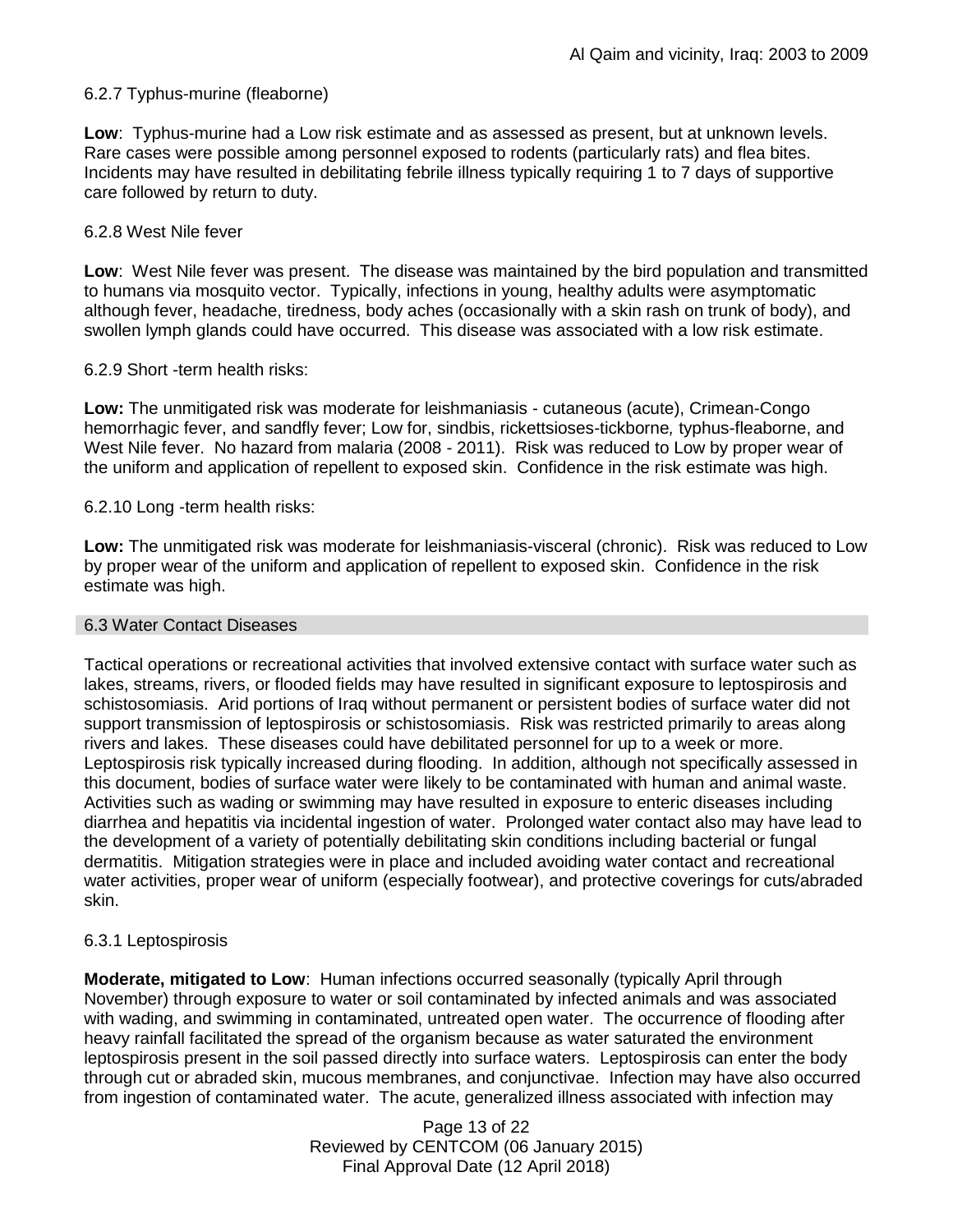have mimicked other tropical diseases (for example, dengue fever, malaria, and typhus), and common symptoms could have included fever, chills, myalgia, nausea, diarrhea, cough, and conjunctival suffusion. Manifestations of severe disease could have included jaundice, renal failure, hemorrhage, pneumonitis, and hemodynamic collapse. Recreational activities involving extensive water contact may have resulted in personnel being temporarily debilitated with leptospirosis. This disease was associated with a Moderate health risk estimate.

### 6.3.2 Schistosomiasis

**Moderate, mitigated to Low**: Humans were the principal reservoir for schistosomes; humans shed schistosome eggs in urine or feces. Animals such as cattle and water buffalo may have also been significant reservoirs. Rare cases (less than 0.1% per month attack rate) may have occurred seasonally (typically April through November) among personnel wading or swimming in lakes, streams, or irrigated fields which were frequently contaminated with human and animal waste containing schistosome eggs. In groups with prolonged exposure to heavily contaminated foci, attack rates may have exceeded 10%. Exceptionally heavy concentrations of schistosomes may have occurred in discrete foci, which were difficult to distinguish from less contaminated areas. In non-immune personnel exposed to such foci, rates of acute schistosomiasis may have been over 50%. Mild infections were generally asymptomatic. In very heavy acute infections, a febrile illness (acute schistosomiasis) may have occurred, especially with *Schistosoma japonicum* and *S. mansoni*, requiring hospitalization and convalescence over 7 days. This disease was associated with a Moderate health risk estimate.

6.3.3 Short -term health risks:

**Low:** Unmitigated Health risk of schistosomiasis and leptospirosis was Moderate during warmer months. Mitigation measures reduced the risk to Low. Confidence in the health risk estimate was high.

6.3.4 Long -term health risks:

## **None identified based on available data.**

### 6.4 Respiratory Diseases

Although not specifically assessed in this document, deployed U.S. Forces may have been exposed to a wide variety of common respiratory infections in the local population. These included influenza, pertussis, viral upper respiratory infections, viral and bacterial pneumonia, and others. The U.S. military populations living in close-quarter conditions were at risk for substantial person-to-person spread of respiratory pathogens. Influenza was of particular concern because of its ability to debilitate large numbers of unvaccinated personnel for several days. Mitigation strategies were in place and included routine medical screenings, vaccination, enforcing minimum space allocation in housing units, implementing head-to-toe sleeping in crowded housing units, implementation of proper PPE when necessary for healthcare providers and detention facility personnel.

## 6.4.1 Tuberculosis (TB)

**Moderate, mitigated to Low:** Potential health risk to U.S. personnel was Moderate, mitigated to Low, year round. Transmission typically required close and prolonged contact with an active case of pulmonary or laryngeal tuberculosis (TB), although it also could have occurred with more incidental contact. The Army Surgeon General defined increased risk in deployed Soldiers as indoor exposure to locals or third country nationals of greater than one hour per week in a highly endemic active TB region. Additional mitigation included active case isolation in negative pressure rooms, where available.

> Page 14 of 22 Reviewed by CENTCOM (06 January 2015) Final Approval Date (12 April 2018)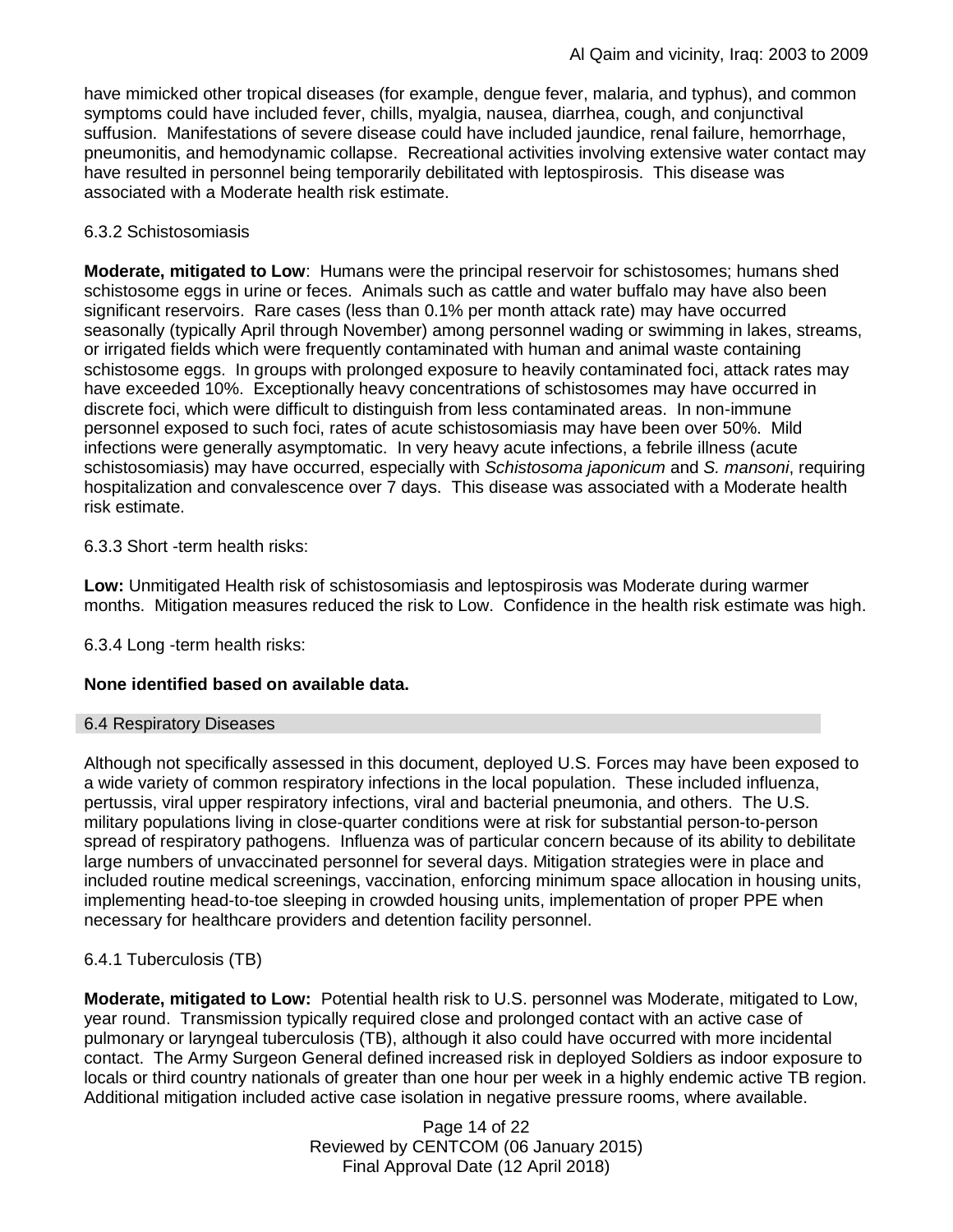### 6.4.2 Meningococcal meningitis

**Low:** Meningococcal meningitis posed a Low risk and was transmitted from person to person through droplets of respiratory or throat secretions. Close and prolonged contact facilitated the spread of this disease. Meningococcal meningitis was potentially a very severe disease typically requiring intensive care; fatalities may have occurred in 5-15% of cases.

### 6.4.3 Short-term health risks:

**Low:** Moderate (TB) to Low (for meningococcal meningitis). Overall risk was reduced to Low with mitigation measures. Confidence in the health risk estimate was high.

### 6.4.4 Long-term health risks:

**None identified based on available data.** Tuberculosis was evaluated as part of the Post Deployment Health Assessment (PDHA). A TB skin test is required post-deployment if potentially exposed and is based upon individual service policies.

### 6.5 Animal-Contact Diseases

### 6.5.1 Rabies

**Moderate, mitigated to Low:** Rabies posed a year-round moderate risk. Occurrence in local animals was well above U.S. levels due to the lack of organized control programs. Dogs were the primary reservoir of rabies in Iraq, and a frequent source of human exposure. In June 2008, the New Jersey Health department in The United States reported a confirmed case of rabies in a mixed-breed dog recently imported from Iraq. Rabies is transmitted by exposure to the virus-laden saliva of an infected animal, typically through bites, but could occur from scratches contaminated with the saliva. No cases of rabies acquired in Iraq have been identified in U.S. Service members to date. The vast majority (>99%) of persons who develop rabies disease will do so within a year after a risk exposure, there have been rare reports of individuals presenting with rabies disease up to six years or more after their last known risk exposure. Mitigation strategies included command emphasis of CENTCOM GO 1B, reduction of animal habitats, active pest management programs, and timely treatment of feral animal scratches/bites.

### 6.5.2 Anthrax

**Low:** Anthrax cases were rare in indigenous personnel, and posed a Low risk to U.S. personnel. Anthrax is a naturally occurring infection; cutaneous anthrax is transmitted by direct contact with infected animals or carcasses, including hides. Eating undercooked infected meat may have resulted in contracting gastrointestinal anthrax. Pulmonary anthrax is contracted through inhalation of spores and is extremely rare. Mitigation measures included consuming approved food sources, proper food preparation and cooking temperatures, avoidance of animals and farms, dust abatement when working in these areas, vaccinations, and proper PPE for personnel working with animals.

### 6.5.3 Q-Fever

**Moderate, mitigated to Low:** Potential health risk to U.S. personnel was Moderate, but mitigated to Low, year round. Rare cases were possible among personnel exposed to aerosols from infected animals, with clusters of cases possible in some situations. Significant outbreaks (affecting 1-50%) could have occurred in personnel with heavy exposure to barnyards or other areas where animals are kept. Unpasteurized milk may also have transmitted infection. The primary route of exposure was

> Page 15 of 22 Reviewed by CENTCOM (06 January 2015) Final Approval Date (12 April 2018)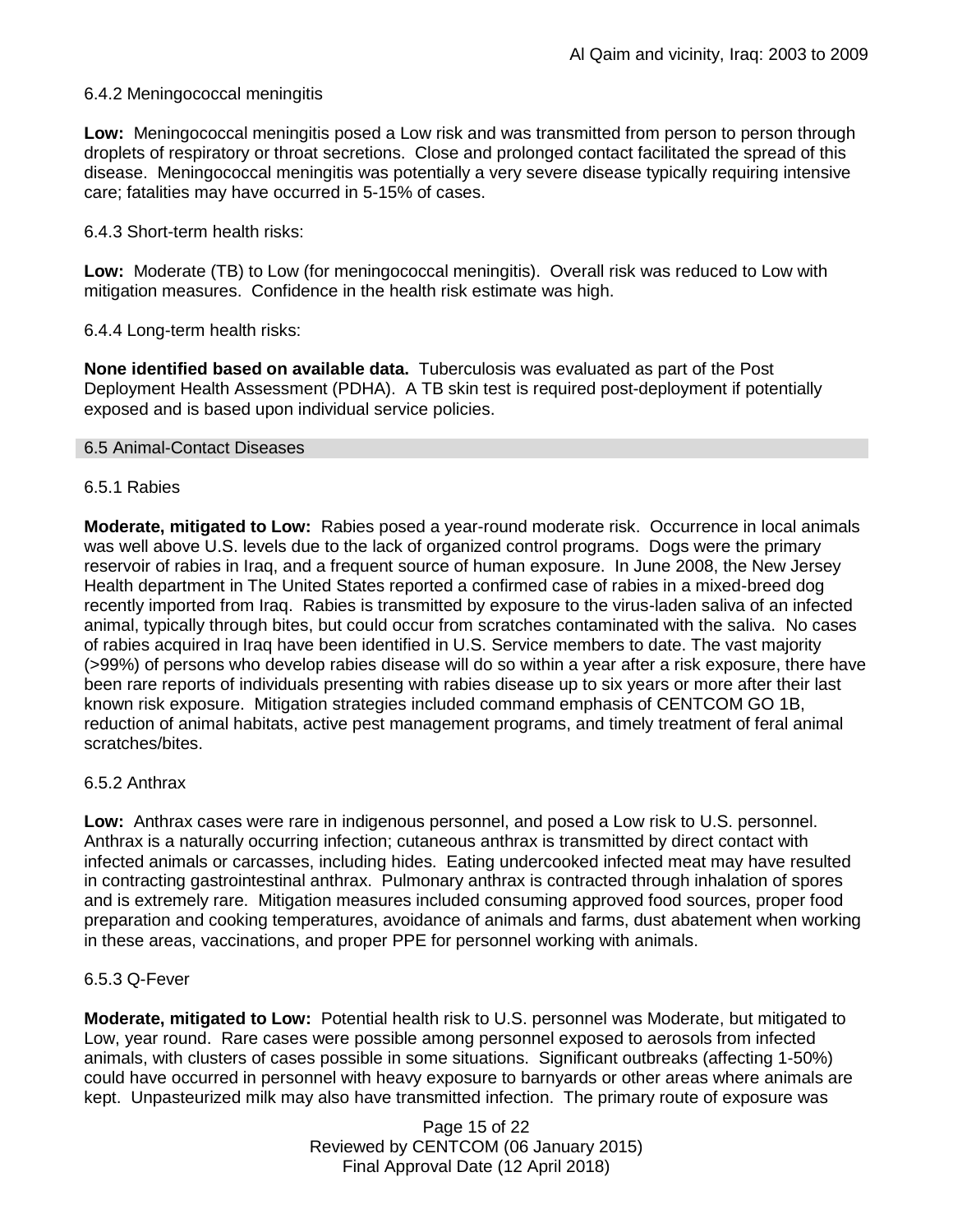respiratory, with an infectious dose as low as a single organism. Incidence could result in debilitating febrile illness, sometimes presenting as pneumonia, typically requiring 1 to 7 days of inpatient care followed by return to duty. Mitigation strategies in place as listed in paragraph 6.5.2 except for vaccinations.

### 6.5.4 H5N1 avian influenza

**Low:** Potential health risk to U.S. personnel was Low. Although H5N1 avian influenza (AI) is easily transmitted among birds, bird-to-human transmission is extremely inefficient. Human-to-human transmission appeared to be exceedingly rare, even with relatively close contact. Extremely rare cases (less than 0.01% per month attack rate) could have occurred. Incidence could have resulted in very severe illness with fatality rate higher than 50 percent in symptomatic cases. Mitigation strategies included avoidance of birds/poultry and proper cooking temperatures for poultry products.

### 6.5.5 Short-term health risks:

**Low:** The short-term unmitigated risk was Moderate for rabies, and Q-fever, to Low for anthrax, and H5N1 avian influenza. Mitigation measures reduced the overall risk to Low.Confidence in risk estimate was high.

### 6.5.6 Long-term health risks:

**Low:** A Low long term risk existed for rabies because, in rare cases, the incubation period for rabies can be several years.

## **7 Venomous Animal/Insect**

All information was taken directly from the Clinical Toxinology Resources web site from the University of Adelaide, Australia (Reference 2). The species listed below have home ranges that overlap the location of Al Qaim and vicinity, and may have presented a health risk if they were encountered by personnel. See Section 9 for more information about pesticides and pest control measures.

### 7.1 Spiders

 *Latrodectus pallidus*: Clinical effects uncertain, but related to medically important species, therefore major envenoming cannot be excluded.

### 7.2 Scorpions

 *Androctonus crassicauda (black scorpion): Severe envenoming possible and potentially lethal, however most stings cause only severe local pain.* 

 *Buthacus leptochelys*, *Buthacus macrocentrus*, *Compsobuthus werneri, Odontobuthus doriae*, and *Orthochirus scrobiculosus*: Clinical effects unknown; there are a number of dangerous Buthid scorpions, but there are also some known to cause minimal effects only. Without clinical data it is unclear where this species fits within that spectrum.

- *Scorpio maurus*: Mild envenoming only, not likely to prove lethal.
- *Hemiscorpius lepturus*: Severe envenoming possible, potentially lethal.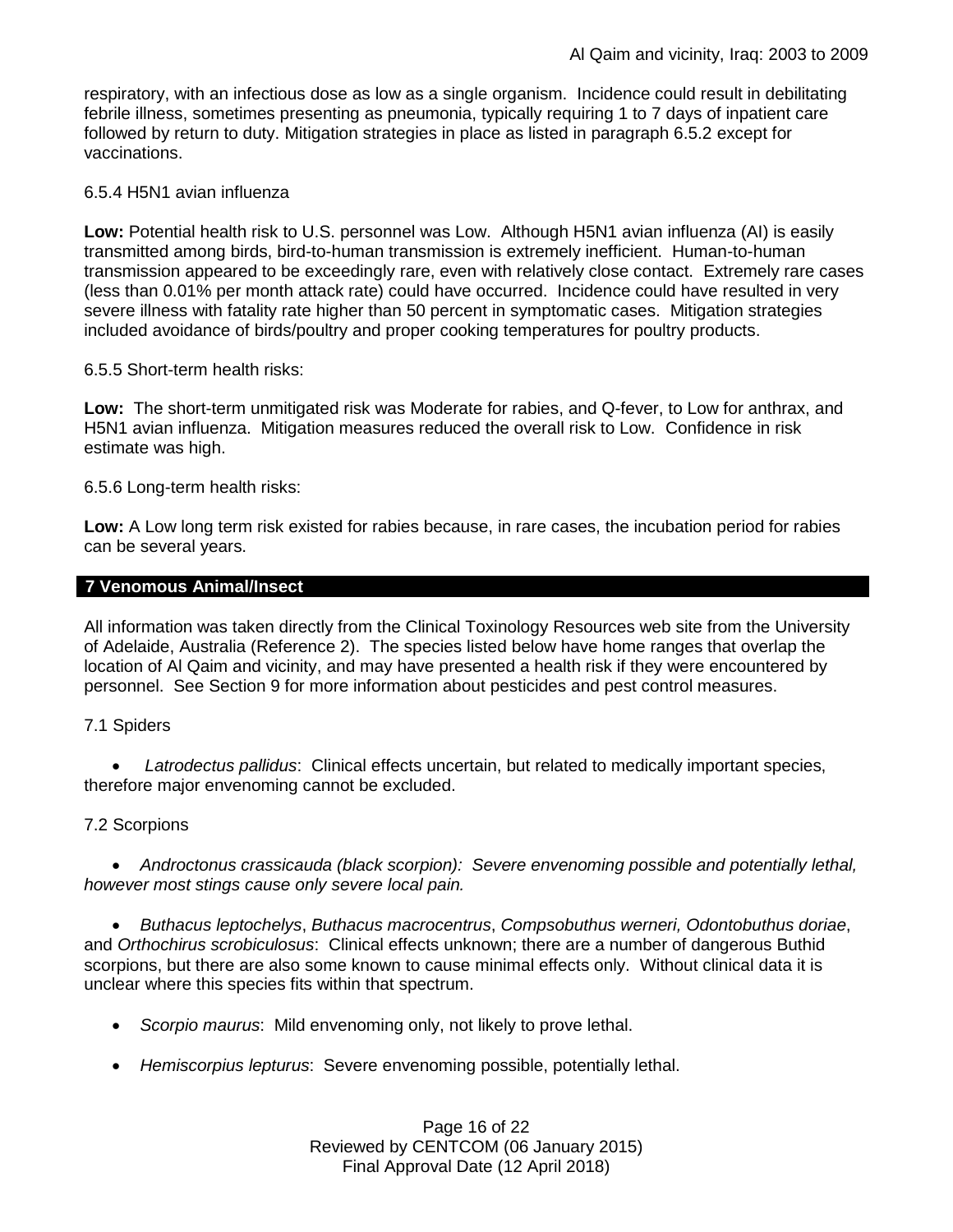*Hottentotta saulcyi*, *Hottentotta scaber*, and *Hottentotta schach*: Moderate envenoming possible but unlikely to prove lethal.

7.3 Snakes

*Cerastes gasperettii*: Potentially lethal envenoming, though unlikely.

 *Hemorrhois ravergieri*, *Malpolon monspessulanus*, *Psammophis schokari*, *Pseudocyclophis persicus,* and *Telescopus fallax*: Clinical effects unknown, but unlikely to cause significant envenoming.

 *Macrovipera lebetina* subspecies e*uphratica* and subspecies *obtusa*, and *Vipera albicornuta*: Severe envenoming possible, potentially lethal.

 *Platyceps rhodorachis* and *Psammophis lineolatus*: Mild envenoming only, not likely to prove lethal.

 *Walterinnesia aegyptia*: Clinical effects unknown, but potentially lethal envenoming, though unlikely, cannot be excluded.

7.4 Short-term health risk:

**Low:** If encountered, effects of venom varied with species from mild localized swelling (e.g. *S. maurus*) to potentially lethal effects (e.g. *V. albicornuta*). See effects of venom above. Mitigation strategies included avoiding contact, proper wear of uniform (especially footwear), and timely medical treatment. Confidence in the health risk estimate was low (Reference 9, Table 3-6).

7.5 Long-term health risk:

## **None identified.**

# **8 Heat/Cold Stress**

8.1 Heat

Summer (June - September) monthly mean temperatures ranged from 71 degrees Fahrenheit (°F) to 106 °F based on historical climatological data. The health risk of heat stress/injury based on temperatures alone was Low (< 78 °F) from November – March, Moderate (78-81.9°F) in April, high (82-87.9°F) in October, and extremely high (≥ 88°F) from May – September. However, work intensity and clothing/equipment worn posed greater health risk of heat stress/injury than environmental factors alone (Reference 6). Managing risk of hot weather operations included monitoring work/rest periods, proper hydration, and taking individual risk factors (e.g., acclimation, weight, and physical conditioning) into consideration. Risk of heat stress/injury was reduced with preventive measures.

8.1.1 Short-term health risk:

**Low to Extremely High, mitigated to Low:** Risk of heat injury in unacclimatized or susceptible populations (older, previous history of heat injury, poor physical condition, underlying medical/health conditions), and those under operational constraints (equipment, PPE, vehicles) was Extremely High from May – September, High in October, Moderate in April, and Low from November – March. The risk of heat injury was reduced to low through preventive measures such as work/rest cycles, proper

> Page 17 of 22 Reviewed by CENTCOM (06 January 2015) Final Approval Date (12 April 2018)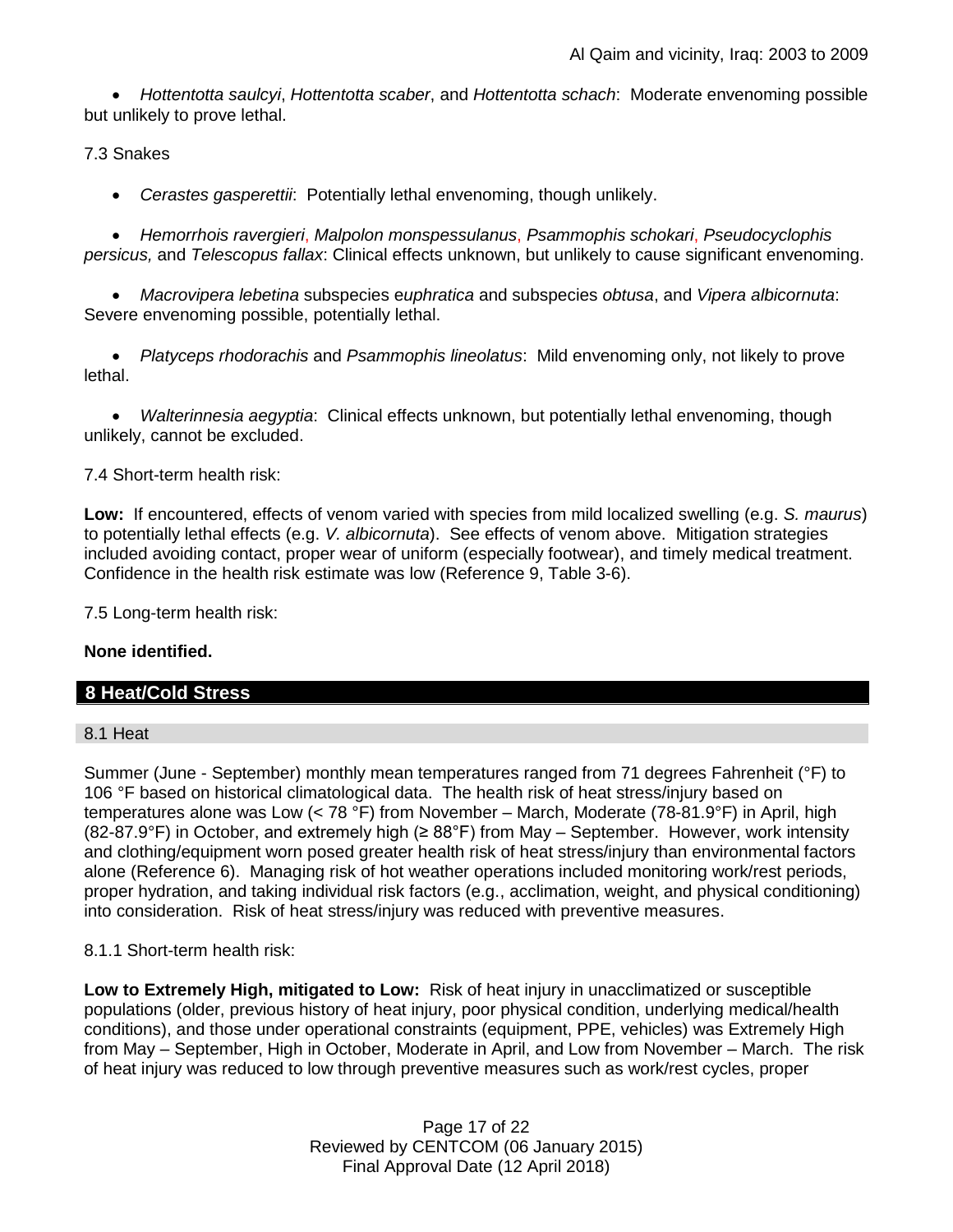hydration and nutrition, and monitoring WBGT. Confidence in the health risk estimate was low (Reference 9, Table 3-6).

8.1.2 Long-term health risk:

**Low:** The long-term risk was Low. However, the risk may have been greater for certain susceptible persons–those older (i.e., greater than 45 years), in lesser physical shape, or with underlying medical/health conditions. Long-term health implications from heat injuries were rare but may occur, especially from more serious injuries such as heat stroke. It is possible that high heat in conjunction with various chemical exposures may have increased long-term health risks, though specific scientific evidence was not conclusive. Confidence in these risk estimates was medium (Reference 9, Table 3- 6).

8.2 Cold

8.2.1 Short-term health risks:

Winter (December - March) temperatures range from 38°F to 70°F. Because even on warm days a significant drop in temperature after sunset by as much as 40 °F could have occurred, there was a risk of cold stress/injury when temperatures fall below 60 °F, which could have occurred from November – April. The risk assessment for Non-Freezing Cold Injuries (NFCI), such as chilblain, trench foot, and hypothermia, was Low based on historical temperature and precipitation data. Frostbite was unlikely to occur because temperatures rarely drop below freezing. However, personnel may have encountered significantly lower temperatures during field operations at higher altitudes. As with heat stress/injuries, cold stress/injuries were largely dependent on operational and individual factors instead of environmental factors alone.

**Low:** The health risk of cold injury was Low. Confidence in the health risk estimate was medium.

8.2.2 Long-term health risk:

**Low:** The health risk of cold injury was Low. Confidence in the health risk estimate was high.

## **9 Noise**

### 9.1 Continuous

No specific hazard sources were documented in the DOEHRS or MESL from the 26 August 2003 through 14 July 2009 timeframe.

9.1.1 Short and long-term health risks:

### **Not evaluated**

#### 9.2 Impulse

No specific hazard sources were documented in the DOEHRS or MESL from the 26 August 2003 through 14 July 2009 timeframe.

9.2.1 Short-term and Long-term health risks:

### **Not evaluated**.

Page 18 of 22 Reviewed by CENTCOM (06 January 2015) Final Approval Date (12 April 2018)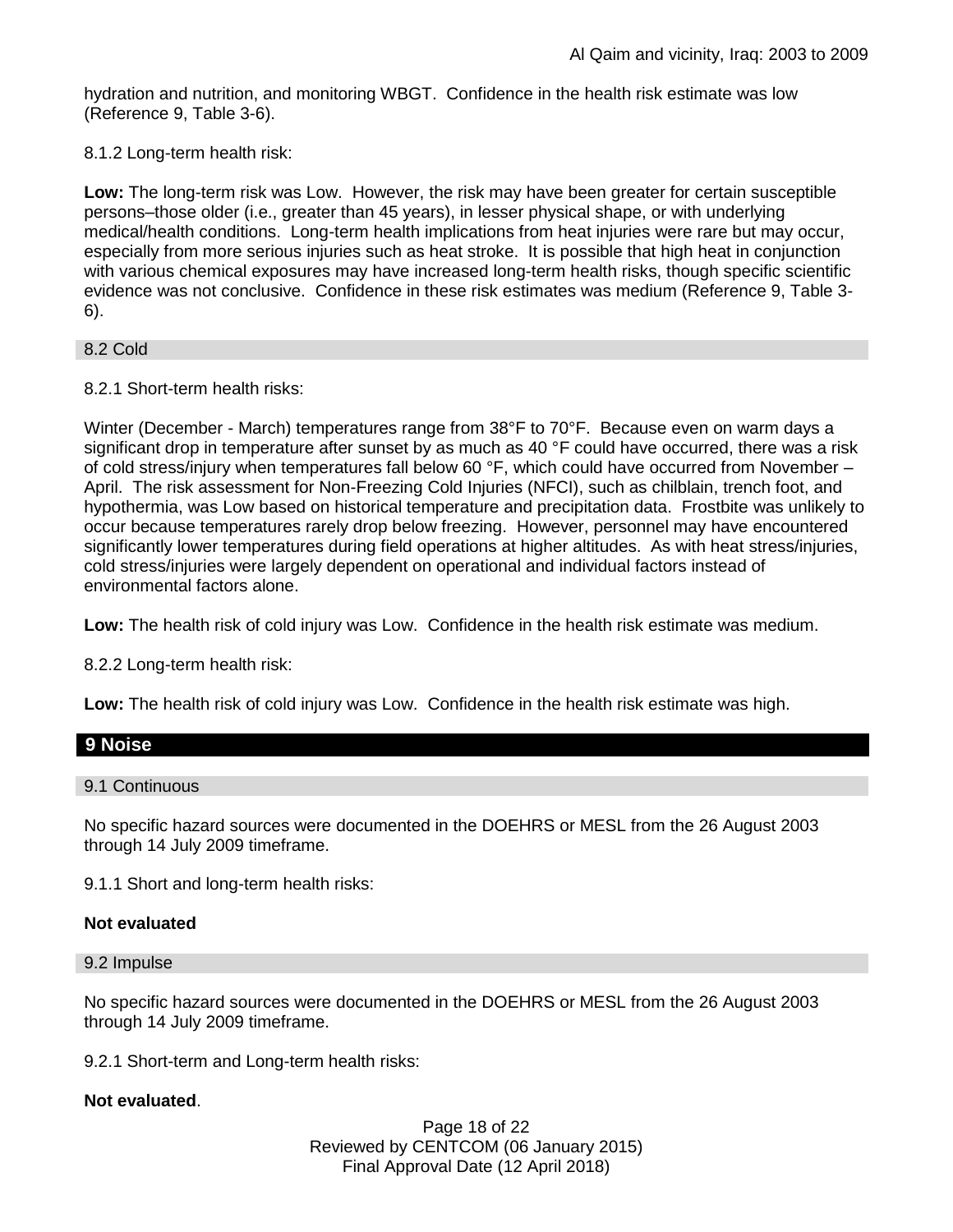# **10 Unique Incidents/Concerns**

#### 10.1 Potential environmental contamination sources

DoD personnel are exposed to various chemical, physical, ergonomic, and biological hazards in the course of performing their mission. These types of hazards depend on the mission of the unit and the operations and tasks which the personnel are required to perform to complete their mission. The health risk associated with these hazards depends on a number of elements including what materials are used, how long the exposure last, what is done to the material, the environment where the task or operation is performed, and what controls are used. The hazards can include exposures to heavy metal particulates (e.g., lead, cadmium, manganese, chromium, and iron oxide), solvents, fuels, oils, and gases (e.g., carbon monoxide, carbon dioxide, oxides of nitrogen, and oxides of sulfur). Most of these exposures occur when performing maintenance task such as painting, grinding, welding, engine repair, or movement through contaminated areas. Exposures to these occupational hazards can occur through inhalation (air), skin contact, or ingestion; however exposures through air are generally associated with the highest health risk.

#### 10.2 Waste Sites/Waste Disposal

Trash and rubbish were burned twice daily in a burn pit at Camp Gannon (Reference 14).

#### 10.3 Fuel/petroleum products/industrial chemical spills

No specific hazard sources were documented in the DOEHRS or MESL from the 26 August 2003 through 14 July 2009 timeframe.

#### 10.4 Pesticides/Pest Control:

The health risk of exposure to pesticide residues is considered within the framework of typical residential exposure scenarios, based on the types of equipment, techniques, and pesticide products that have been employed, such as enclosed bait stations for rodenticides, various handheld equipment for spot treatments of insecticides and herbicides, and a number of ready-to-use (RTU) methods such as aerosol cans and baits. The control of rodents required the majority of pest management inputs, with the acutely toxic rodenticides staged as solid formulation lethal baits placed in tamper-resistant bait stations indoors and outdoors throughout cantonment areas. Nuisance insects, including biting and stinging insects such as bees, wasps, and ants, also required significant pest management inputs. Use of pesticides targeting against these pests generally involved selection of compounds with low mammalian toxicity and short-term residual using pinpoint rather than broadcast application techniques. No specific hazard sources were documented in DOEHRS or MESL data portal. A total of four monthly pesticide application reports in the MESL data portal for Al Qaim listed the usage of pesticides on the site. For each pesticide product applied during this period, the USEPA approved label has been archived, providing a framework how each pesticide handled and applied (see below).

### 10.4.1 Rodenticides

Brodifacoum and bromadiolone were used to control rodents.

### 10.4.2 Insecticides

Insecticides used to control ants, biting midges, flies, mosquitoes, sand flies, scorpions, and spiders, termites included: (S)-Methoprene larva, *Bacillus thuringiensis* subspecies *israelensis*, bifenthrin,

> Page 19 of 22 Reviewed by CENTCOM (06 January 2015) Final Approval Date (12 April 2018)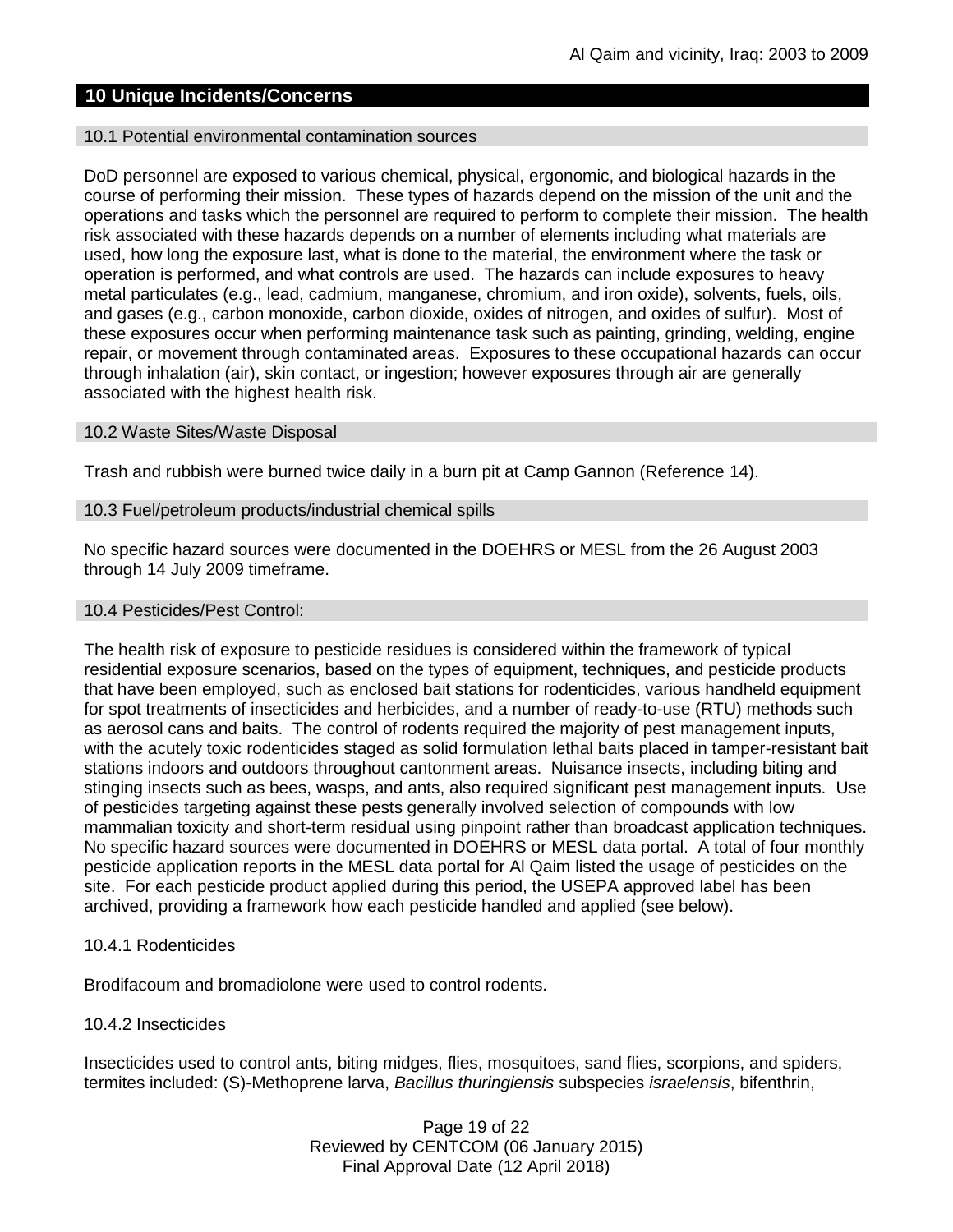cypermethrin, fipronil, lambda-cyhalothrin, malathion, methomyl, Z-9 tricosene, methoprene, polybutylenes, polyisobutylenes, pyrethrins, piperonyl butoxide, resmerithrin , and ß-Cyfluthrin.

### 10.4.3 Avians

4-aminopyridine was used to control avians.

#### 10.4.4 Short-term and Long-term health risks

**Low:** Long term health risk is Low. Confidence in the health risk assessment was low (Reference 9, Table 3-6).

#### 10.5 Asbestos

No specific hazard sources were documented in the DOEHRS or MESL from the 26 August 2003 through 14 July 2009 timeframe.

#### 10.6 Lead Based Paint

No specific hazard sources were documented in the DOEHRS or MESL from the 26 August 2003 through 14 July 2009 timeframe.

#### 10.7 Burn Pit

While not specific to Al Qaim and vicinity, the consolidated epidemiological and environmental sampling and studies on burn pits that have been conducted as of the date of this publication have been unable to determine whether an association does or does not exist between exposures to emissions from the burn pits and long-term health effects (Reference 7). The committee's review of the literature and the data suggests that service in Iraq or Afghanistan (i.e., a broader consideration of air pollution than exposure only to burn pit emissions) may be associated with long-term health effects, particularly in susceptible (e.g., those who have asthma) or highly exposed subpopulations, such as those who worked at the burn pit. Such health effects would be due mainly to high ambient concentrations of PM from both natural and anthropogenic sources, including military sources. If that broader exposure to air pollution turns out to be relevant, potentially related health effects of concern are respiratory and cardiovascular effects and cancer. Susceptibility to the PM health effects could be exacerbated by other exposures, such as stress, smoking, local climatic conditions, and co-exposures to other chemicals that affect the same biologic or chemical processes. Individually, the chemicals measured at burn pit sites in the study were generally below concentrations of health concern for general populations in the United States. However, the possibility of exposure to mixtures of the chemicals raises the potential for health outcomes associated with cumulative exposure to combinations of the constituents of burn pit emissions and emissions from other sources. A burn pit was located on Camp Gannon (Reference 14). It is unknown whether burn pits were located at the Al Qaim, Camp Dayton, or Ubaydi locations.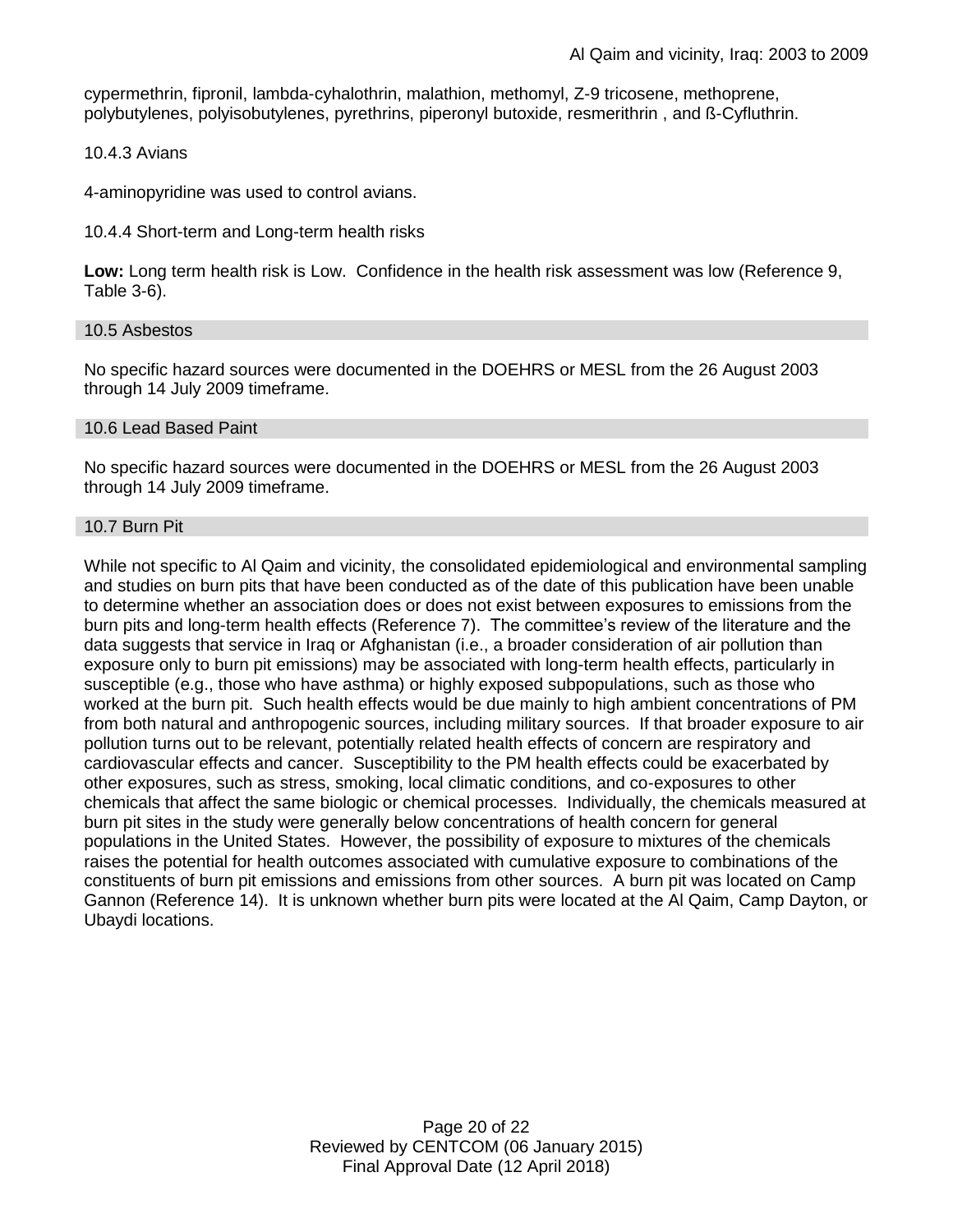# **11 References<sup>1</sup>**

- 1. Casarett and Doull's Toxicology: the Basic Science of Poisons, Chapter 2- Principles of Toxicology; Fifth Edition, McGraw Hill, New York.
- 2. Clinical Toxinology Resources: [http://www.toxinology.com/.](http://www.toxinology.com/) University of Adelaide, Australia.
- 3. Defense Occupational and Environmental Health Readiness System (referred to as the DOEHRS-EH database) at https://doehrs-ih.csd.disa.mil/Doehrs/. Department of Defense (DoD) Instruction 6490.03, *Deployment Health*, 2006.
- 4. DoDI 6055.05, Occupational and Environmental Health, 2008.
- 5. DoD MESL Data Portal: https://mesl.apgea.army.mil/mesl/.Some of the data and reports used may be classified or otherwise have some restricted distribution.
- 6. Goldman RF. 2001. Introduction to heat-related problems in military operations. *In*: Textbook of military medicine: medical aspects of harsh environments Vol. 1, Pandolf KB, and Burr RE (Eds.), Office of the Surgeon General, Department of the Army, Washington DC.
- 7. IOM (Institute of Medicine). 2011*.* Long-term health consequences of exposure to burn pits in Iraq and Afghanistan*.* Washington, DC: The National Academies Press.
- 8. Joint Staff Memorandum (MCM) 0017-12, Procedures for Deployment Health Surveillance, 2012.
- 9. USAPHC TG230, June 2010 Revision.

 $\overline{a}$ 

- 10. USACHPPM. 2008. Particulate Matter Factsheet; 64-009-0708, 2008.
- 11. Modification 11 to United States Central Command Individual Protection and Individual Unit Deployment Policy, 2 December 2011.
- 12. Comprehensive Report of the Special Advisor to the DCI on Iraq's WMD. 30 September 2004.
- 13. Environmental Health Site Assessment for Camp Al Qaim, Iraq for Deployed Forces in Support of Operation Iraqi Freedom II. 7 June 2005.
- 14. Camp Gannon Dump Site. Dumpster Inspection Form. 13 November 2007.

 $1$  NOTE. The data are currently assessed using the 2010 TG230. The general method involves an initial review of the data which eliminates all chemical substances not detected above 1-yr negligible MEGs. Those substances screened out are not considered acute or chronic health hazards so are not assessed further. For remaining substances, acute and chronic health effects are evaluated separately for air water (soil is only evaluated for long term risk). This is performed by deriving separate short-term and long term population exposure level and estimates (referred to as population exposure point concentrations (PEPC)) that are compared to MEGs derived for similar exposure durations. If less than or equal to negligible MEG the risk is Low. If levels are higher than negligible then there is a chemical-specific toxicity and exposure evaluation by appropriate SMEs, which includes comparison to any available marginal, critical or catastrophic MEGs. For drinking water 15 L/day MEGs are used for the screening while site specific 5-15 L/day are used for more detailed assessment. For nondrinking water (such as that used for personal hygiene or cooking) the 'consumption rate' is limited to 2 L/day (similar to the EPA) which is derived by multiplying the 5 L/day MEG by a factor of 2.5. This value is used to conservatively assess non drinking uses of water.